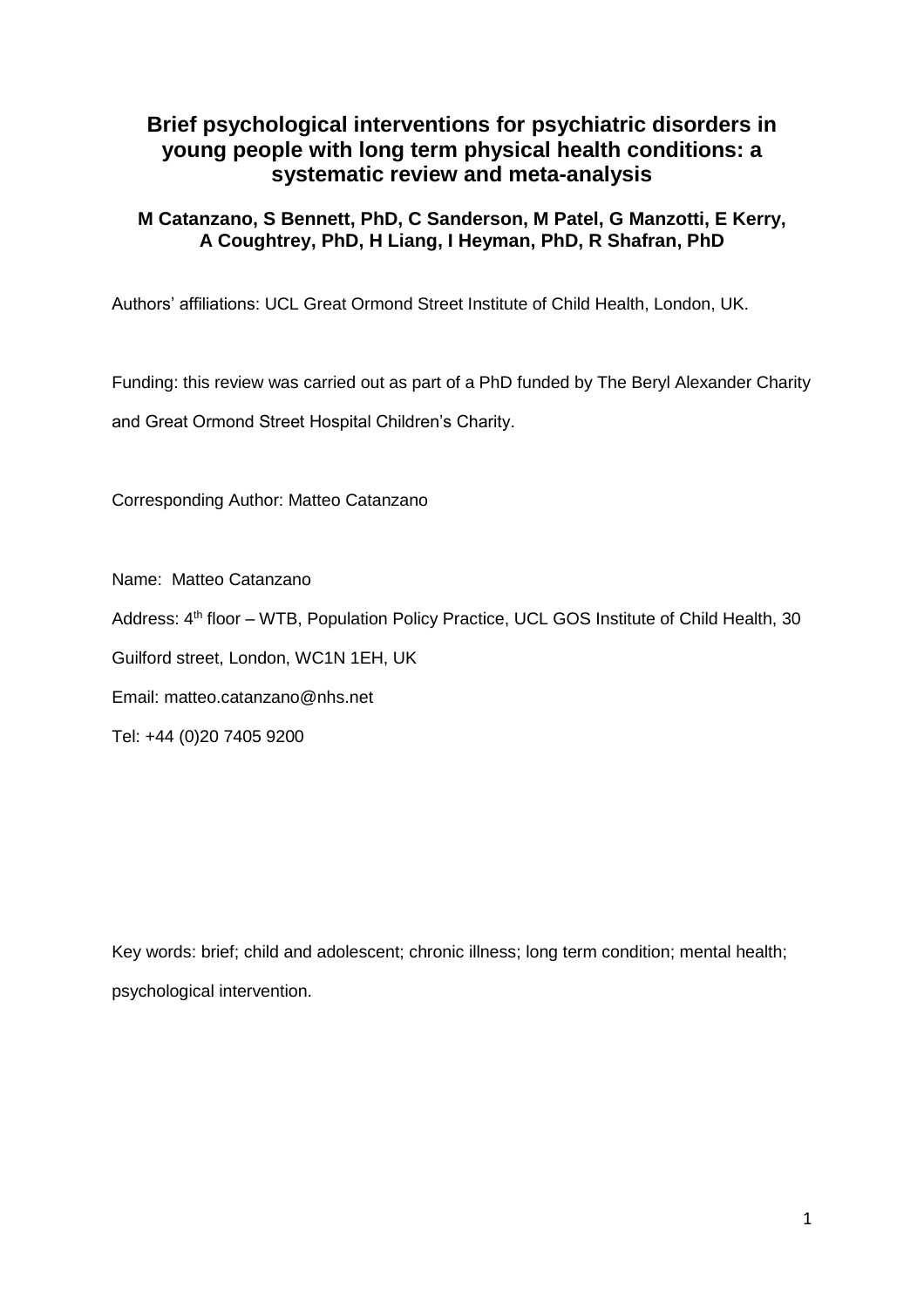#### **Introduction**

Rates of psychiatric disorders such as depression (Pinquart & Shen, 2011c), disruptive behaviour disorders (i.e. oppositional and conduct disorders) (Pinquart & Shen, 2011b), post-traumatic stress (Pinquart, 2018), anxiety (Pinquart & Shen, 2011a) and eating disorders (Conviser, Fisher, & McColley, 2018) are significantly elevated in young people with long term physical health conditions (Almane et al., 2019; Chun et al., 2015; Khanna et al., 2019; Quilter, Hiraki, & Korczak, 2019). This is a public health concern as large numbers of children and young people have long term physical health conditions, with prevalence rates of up to 23% in the UK (Brooks, Magnusson, Klemera, Spencer, & Morgan, 2011) and 25% in the US (Van Cleave, Gortmaker, & Perrin, 2010; van der Lee, Mokkink, Grootenhuis, Heymans, & Offringa, 2007). Untreated co-morbid psychiatric disorders in paediatric patients have been associated with more impaired physical functioning (Ding, Hall, Jacobs, & David, 2008), lower quality of life (Johnson, Jones, Seidenberg, & Hermann, 2004), sub-optimal disease management (Sildorf et al., 2018) and increased mortality during admission to hospital (Olusunmade, Qadir, Akyar, Farid, & Aggarwal, 2019). The impact can extend to the whole family. Higher rates of parenting stress (Cousino & Hazen, 2013) and emotional problems in siblings (Sharpe & Rossiter, 2002) have been found in families of children with a long term physical condition compared to those without. There is evidence to suggest that this higher rate of emotional problems in siblings can persist in the long term (O'Neill & Murray, 2016). There are also economic costs of co-morbidity, as those with comorbid psychiatric disorders in the context of chronic physical illness experience more frequent and longer admissions to hospital, which can be up to 5 times more expensive than those of their peers without a psychiatric co-morbidity (Zima et al., 2016). For frequency of hospital admissions, this is especially true in young people where the psychiatric comorbidity is a developmental disorder, attention deficit hyperactivity disorder or anxiety disorder (Zima et al., 2016).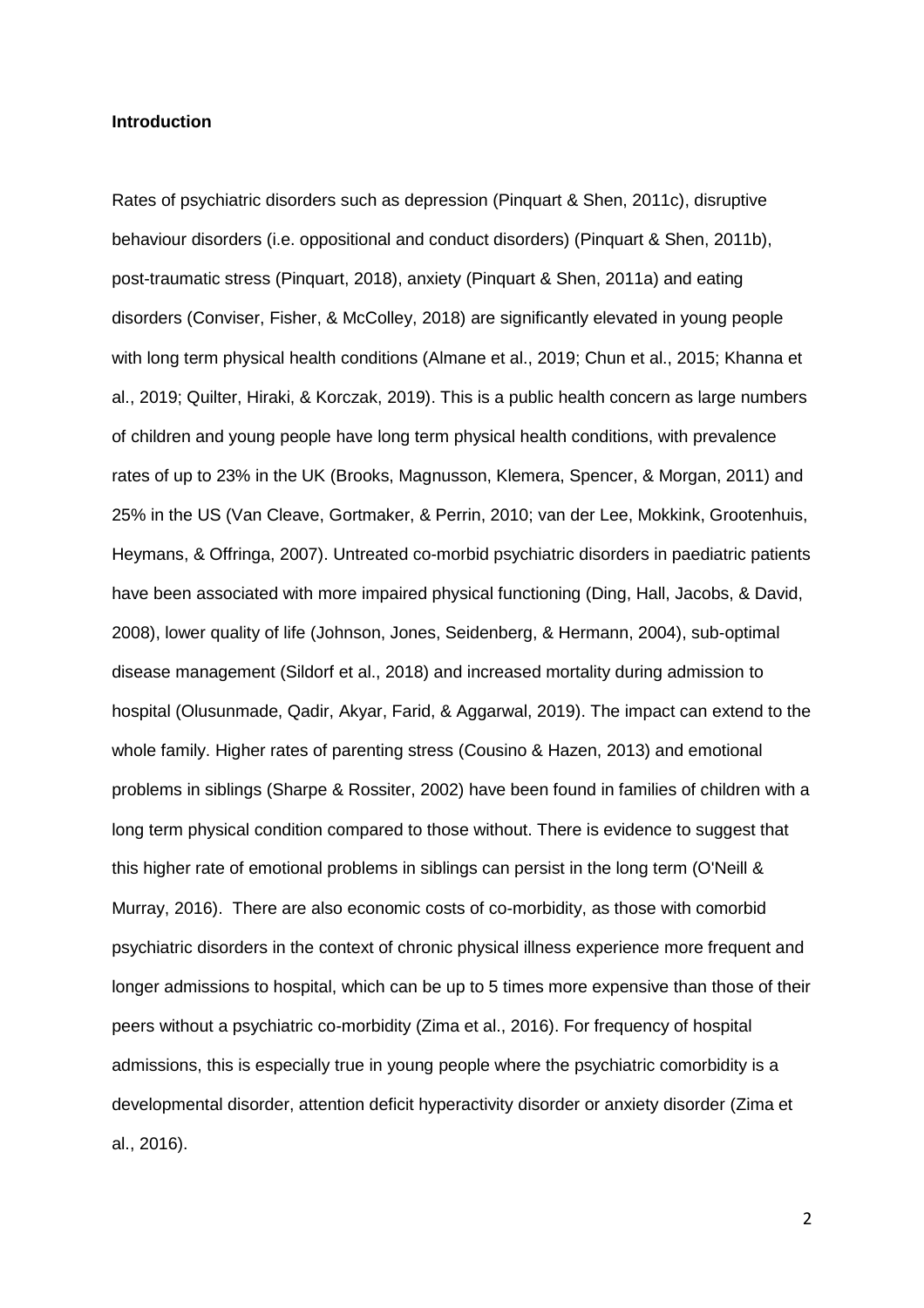In the UK, psychiatric disorders in children and young people are treated within specialist Child and Adolescent Mental Health Services. Yet, accessibility of treatments in the community appears limited. For example, for 78% of young people referred to Child and Adolescent Mental Health Services with problems in addition to their long term physical health condition, the outcome of the referral was not known (Children's Commissioner, 2016). Even for the few who access treatment, research in this area suggests that interventions received are patchy, inconsistent and not always compliant with NICE guidelines (Welch, Shafran, Heyman, Coughtrey, & Bennett, 2018). For mild depression in children and young people, NICE recommend as first line treatment a psychological intervention such as digital cognitive–behavioural therapy (CBT), group CBT, group nondirective supportive therapy (NDST) or group interpersonal psychotherapy (IPT) for 8 - 12 sessions (NICE, 2019); for anxiety disorders, individual CBT of 8−12 sessions of 45 minutes' duration (for social anxiety) or group CBT (NICE, 2013b); for disruptive behaviour disorders (conduct disorder or ODD) (NICE, 2013a) and challenging behaviour in young people with an intellectual disability (NICE, 2015) parent training interventions. Poor access to evidencebased mental health support is not due to a lack of known effective treatments for young people (Weisz et al., 2017). Evidence suggests that cognitive behavioural therapy (CBT) treatments may be effective in young people with mental health needs in addition to long term physical health conditions. This has been explored for a range of conditions – for example epilepsy, inflammatory bowel disease, functional symptoms and chronic pain (Moore et al., 2019) and may require practical adaptations, such as more flexibility around appointments (Bennett, Shafran, Coughtrey, Walker, & Heyman, 2015). Some psychological interventions included adaptations to content to take account of the long term physical health condition (for example in the PASCET-PI studies by Szigethy and colleagues, adaptations to content included information about inflammatory bowel disease, techniques for coping with abdominal pain, identifying negative cognitions about inflammatory bowel disease), but at present there is insufficient evidence to know whether these are required or improve efficacy (Moore et al., 2019). There was insufficient evidence to assess whether these interventions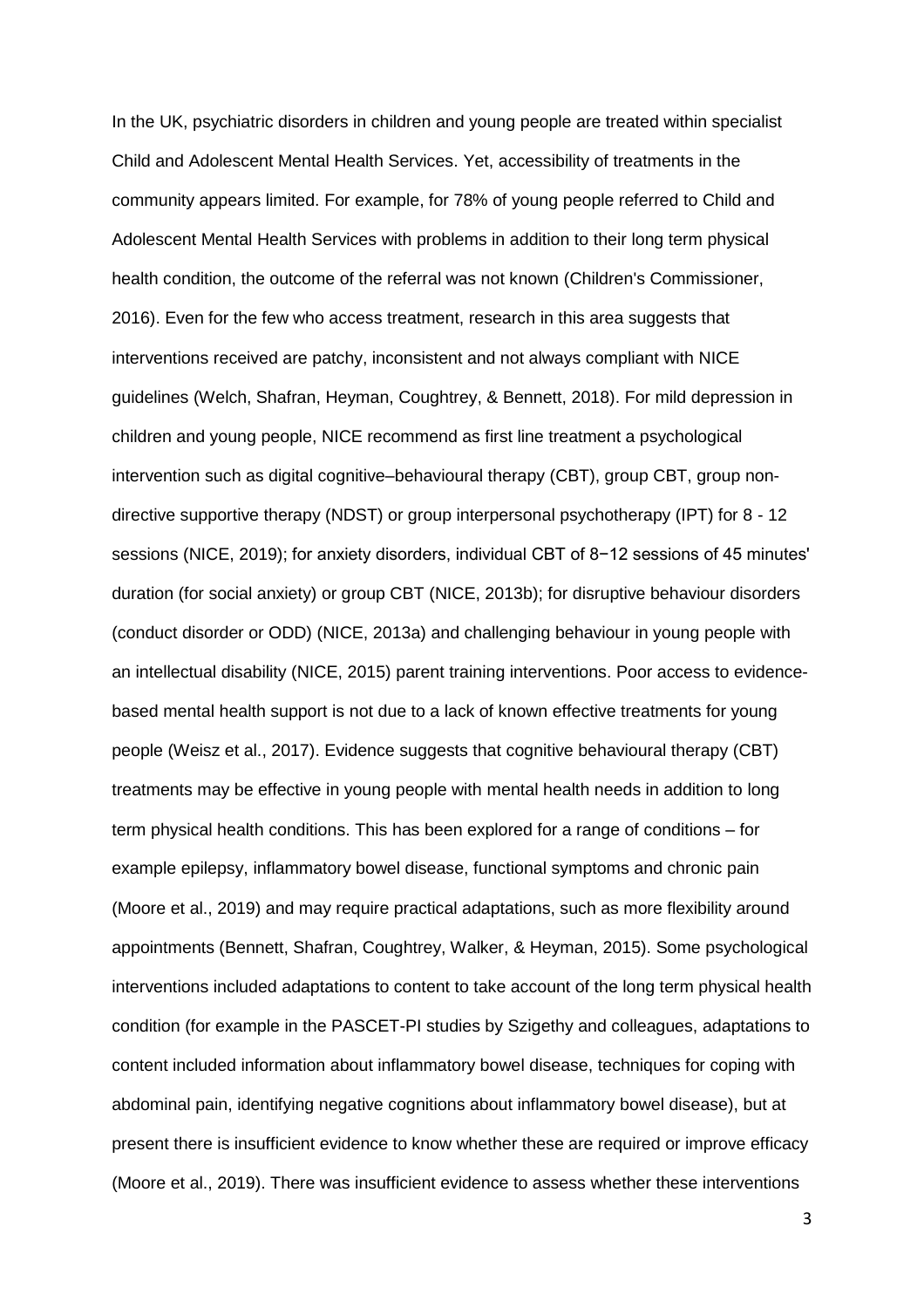are cost-effective (Moore et al., 2019). It is likely that barriers to accessing care, although compounded by a long term physical health condition, are similar to those of young people without a long term physical health condition. These include a lack of trained therapists, costs, logistical issues like child care, transport, work demands and time (Owens et al., 2002).

A promising approach to increase access to evidence-based therapy for adults with comorbid long-term conditions and anxiety/depression (Kellett et al., 2016), involves using 'brief' CBT interventions as part of stepped care. This model has been extended to young people with anxiety/depression/disruptive behaviour in the absence of a co-morbid long term physical health condition, with similar results (Edbrooke-Childs, Calderon, Wolpert, & Fonagy, 2015). Although the definitions of 'brief' vary, they usually involve ≤10 sessions with ≤6 hours of therapist contact per patient often include self-help materials, and can be delivered by mental health workers with less specialist training (Cape & Kendall, 2011; Stallard, 2017). This is in contrast to traditional 'high-intensity' therapies that typically involve 12-16 hour-long sessions, by a highly trained mental health professional.

Brief interventions have the potential to reach more people. The mechanisms may include a reduction in time spent travelling to clinic for patients, travel costs, time off work or school (Stallard, 2017). These benefits are likely to be particularly important to families who already have to attend a number of appointments for their child's physical illness. Moreover, they allow mental health workers with less specialist training to deliver interventions with similar outcomes at a reduced cost to society (Creswell et al., 2017), thereby increasing capacity and as a result reducing waiting times.

In order to determine what brief evidence-based psychological treatments for paediatric hospital patients are effective, a review of the evidence is needed. There have been reviews in children and adolescents of specific forms of brief CBT in specific long term physical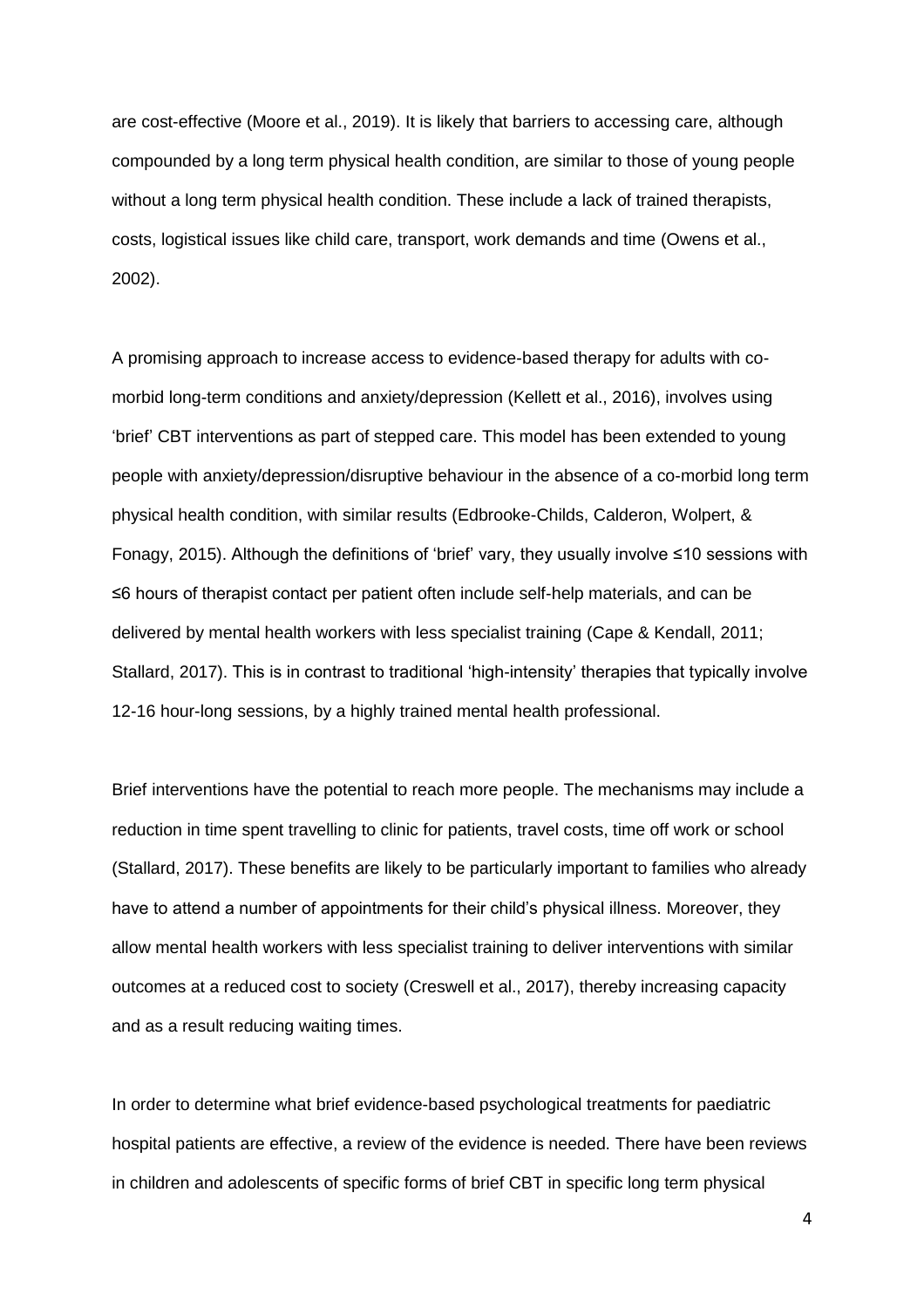health conditions, such as e-health interventions for anxiety and depression (Thabrew et al., 2017), or remotely delivered interventions for chronic pain/headache (Fisher, Law, Palermo, & Eccleston, 2015). A subgroup analysis of a broader review of psychological interventions for young people with long term physical health conditions looked at "brief" therapy, defined as <6 sessions or <6 hours, rather than 'brief' as defined above. In this particular subgroup analysis, Thabrew and colleagues synthesised different types of psychological therapies in the same meta-analysis (e.g. CBT and family therapy) (Thabrew et al., 2018), which precluded examining differential efficacy of individual modalities, as in reviews of high intensity interventions for young people with long term physical health conditions these have differed (Moore et al., 2019). Finally, this was done two years ago in a fast moving field and important additional papers have been published since then.

To our knowledge none have reviewed brief interventions (including guided self-help) in long term physical health conditions in young people with elevated psychiatric symptoms as a whole.

#### *Objectives*

This systematic review aimed to explore:

- the efficacy of brief interventions targeting elevated symptoms of psychiatric disorders for young people with long term physical health conditions versus any comparator.
- the effects of such interventions on other key aspects of individual functioning (e.g. quality of life or physical health).
- factors that may moderate the efficacy or acceptability of these interventions.

#### **Methods**

*Protocol pre-registration and outcome reporting*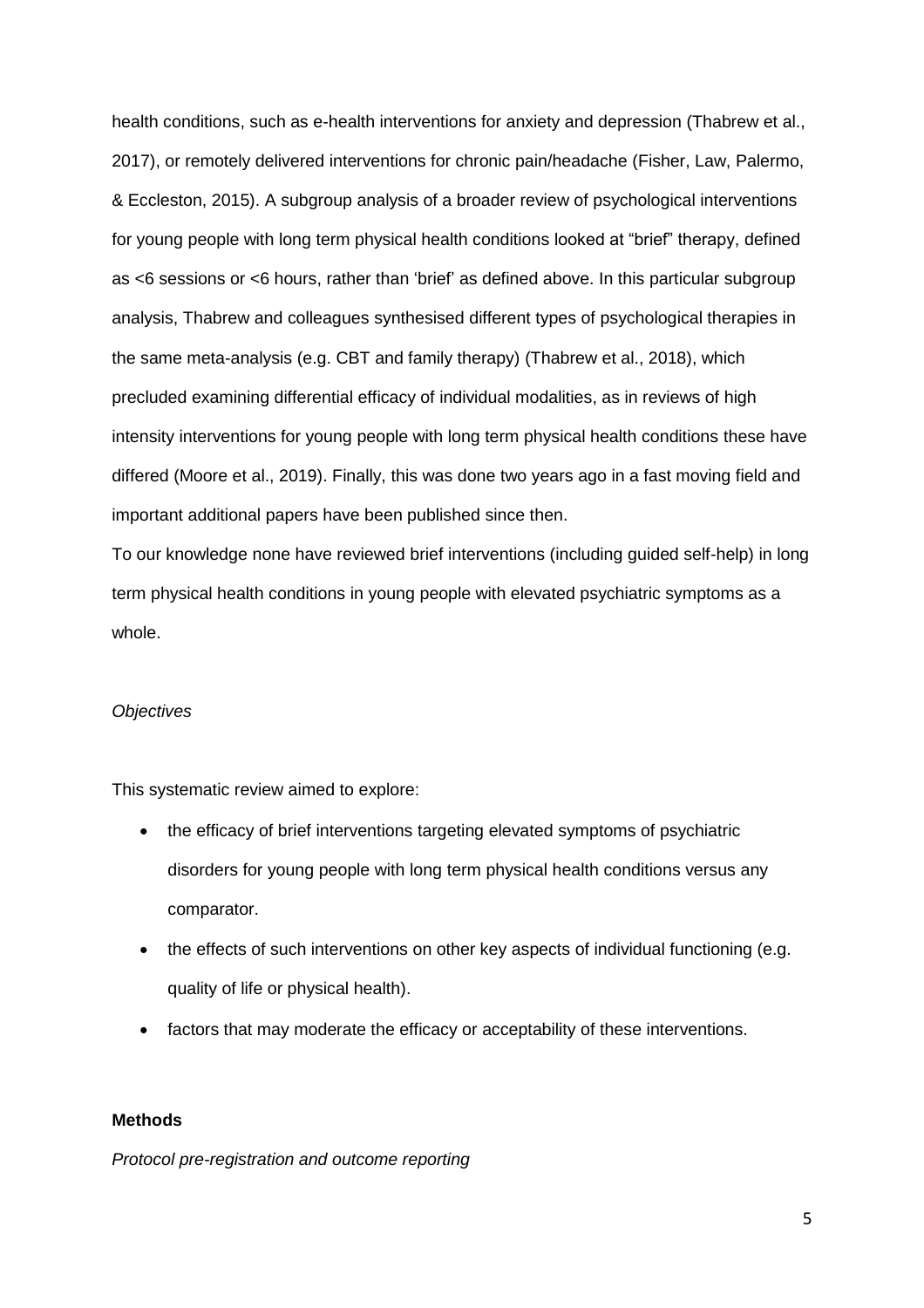The review protocol was registered to PROSPERO on the 22/03/2019 (PROSPERO ID: CRD42019121299). Outcomes were reported in accordance with the Preferred Reporting Items for Systematic Reviews and Meta-Analyses (PRISMA) Statement (Moher, Liberati, Tetzlaff, Altman, & Group, 2009).

#### *Criteria for considering studies for this review*

## *Inclusion criteria*

#### *Population*

- Studied participants up to 18 years of age.
- Participants either had a psychiatric disorder or elevated symptoms of a psychiatric disorder at baseline (defined as the mean of the sample in each arm being above an accepted cut off for a validated mental health measure).
- Participants all diagnosed with a long term physical health condition.
	- $\circ$  We defined long term physical health conditions as lasting for at least 3 months, causing functional impairment, necessitating medical care and where cure is considered unlikely. This definition was in line with that of a recent evidence synthesis on the topic (Moore et al., 2019) . Moore and colleagues (2019) report defining long term physical health conditions, by drawing on a systematic review of definitions of chronic health conditions in childhood (van der Lee et al., 2007) and selecting a combination of those most frequently cited. Conditions included in the search: AIDS and HIV, asthma, cancer, chronic pain, cleft palate, cystic fibrosis, deafness/hearing impairment, diabetes, epilepsy, headache, heart disease, inflammatory bowel disease (IBD), kidney disease, liver disease, migraine, sickle cell anaemia, spina bifida and visual impairment.

#### *Intervention*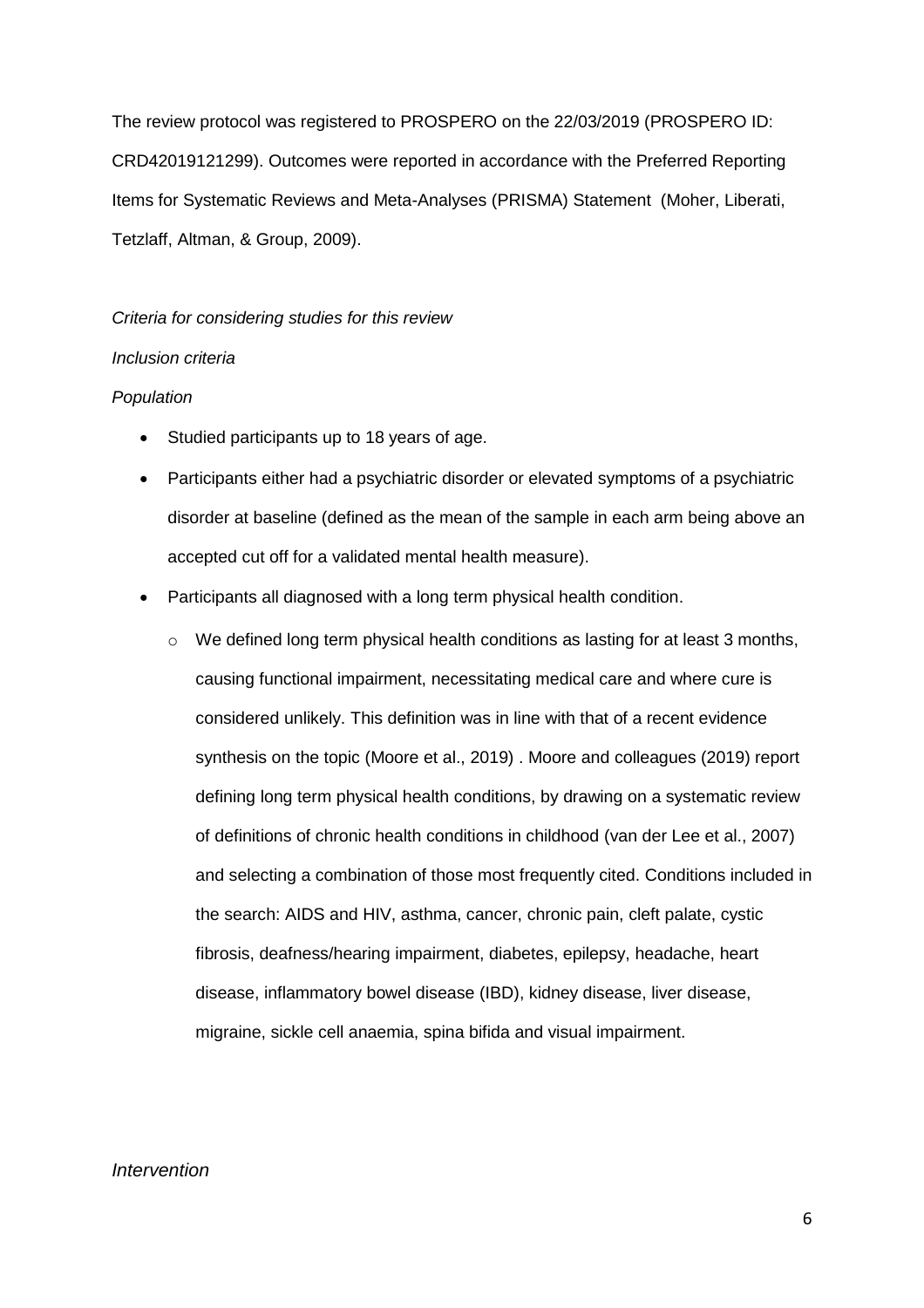- Studied a brief intervention defined as: interventions involving ≤10 sessions with ≤6 hours of therapist contact per patient (Cape & Kendall, 2011; Stallard, 2017). In the case of group treatments, we multiplied the total number of hours of the group by the number of therapists and then divided it by the average number of patients in the group (Rodgers et al., 2012).
	- o This included all brief interventions with a cognitive and/or behavioural component (e.g. CBT, parenting interventions), relational/insight-oriented component (family/systemic therapy, psychodynamic therapy), as well as interventions using physiological, sensory and/or complementary approaches (e.g. music therapy, massage therapy, biofeedback, hypnosis) to target symptoms of psychiatric disorders and reduce distress/impairment.

## *Comparator*

 Any control group (e.g. treatment as usual, waitlist control, other psychological therapy, pharmacological therapy or other).

## *Outcomes*

- Reported a child-related mental health measure (the measure had to relate to the mental health of the child and not the parent/carer, although parent-reports of child health/behaviour were acceptable) at post-intervention and/or follow-up (any length).
	- o *Examples of outcome measures include: symptoms of depression (e.g. Beck Depression Inventory for Youth), anxiety (e.g. State-Trait Anxiety Inventory for Children) behavioural disorders (e.g. Child Behaviour Checklist).*

## *Study design*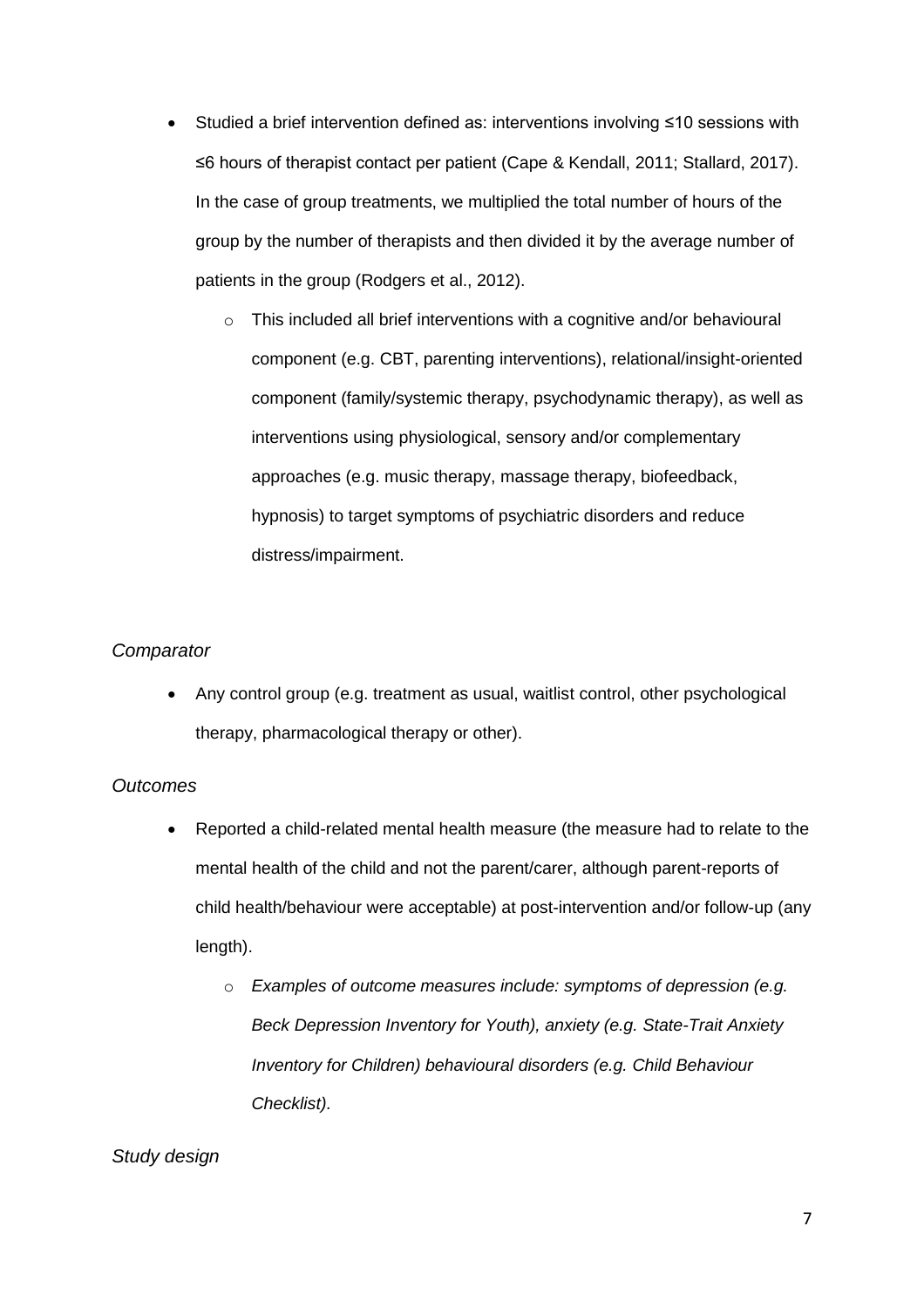*Randomised controlled trials (RCTs) only.*

## *Exclusion criteria*

We excluded studies that were not in a language that was known to the reviewers (i.e. studies not in Italian, French or English).

## *[Search Methods](https://adc.bmj.com/content/100/4/308.long#ref-25)*

[Electronic Searches, citation searches, reference list searches and grey literature searches](https://adc.bmj.com/content/100/4/308.long#ref-25)  [were independently undertaken by MC and MP](https://adc.bmj.com/content/100/4/308.long#ref-25) (a psychological wellbeing practitioner).

## *[Electronic searches](https://adc.bmj.com/content/100/4/308.long#ref-25)*

[EMBASE, MEDLINE, PsycINFO databases were searched from inception to 12/02/2020.](https://adc.bmj.com/content/100/4/308.long#ref-25)  [Grey/unpublished literature was also included, through searches of PsycExtra, Google and](https://adc.bmj.com/content/100/4/308.long#ref-25)  [Google Scholar. Broadly, the search terms were categorised into 5 primary areas; \(1\)](https://adc.bmj.com/content/100/4/308.long#ref-25)  Children and young people, (2) Brief [psychological interventions \(3\) Psychiatric disorders](https://adc.bmj.com/content/100/4/308.long#ref-25) (4) [Chronic illness 5\) RCT. Please see supplementary](https://adc.bmj.com/content/100/4/308.long#ref-25) materials for the full electronic search [strategy.](https://adc.bmj.com/content/100/4/308.long#ref-25)

## *Other searches*

Additional literature was found through reviewing the reference lists of relevant systematic reviews in the area.

## *Data collection and analysis*

## *Study selection*

Study selection was performed independently by two reviewers, MC and MP. The kappa agreement for included/excluded studies at the full-text article screening stage was 0.879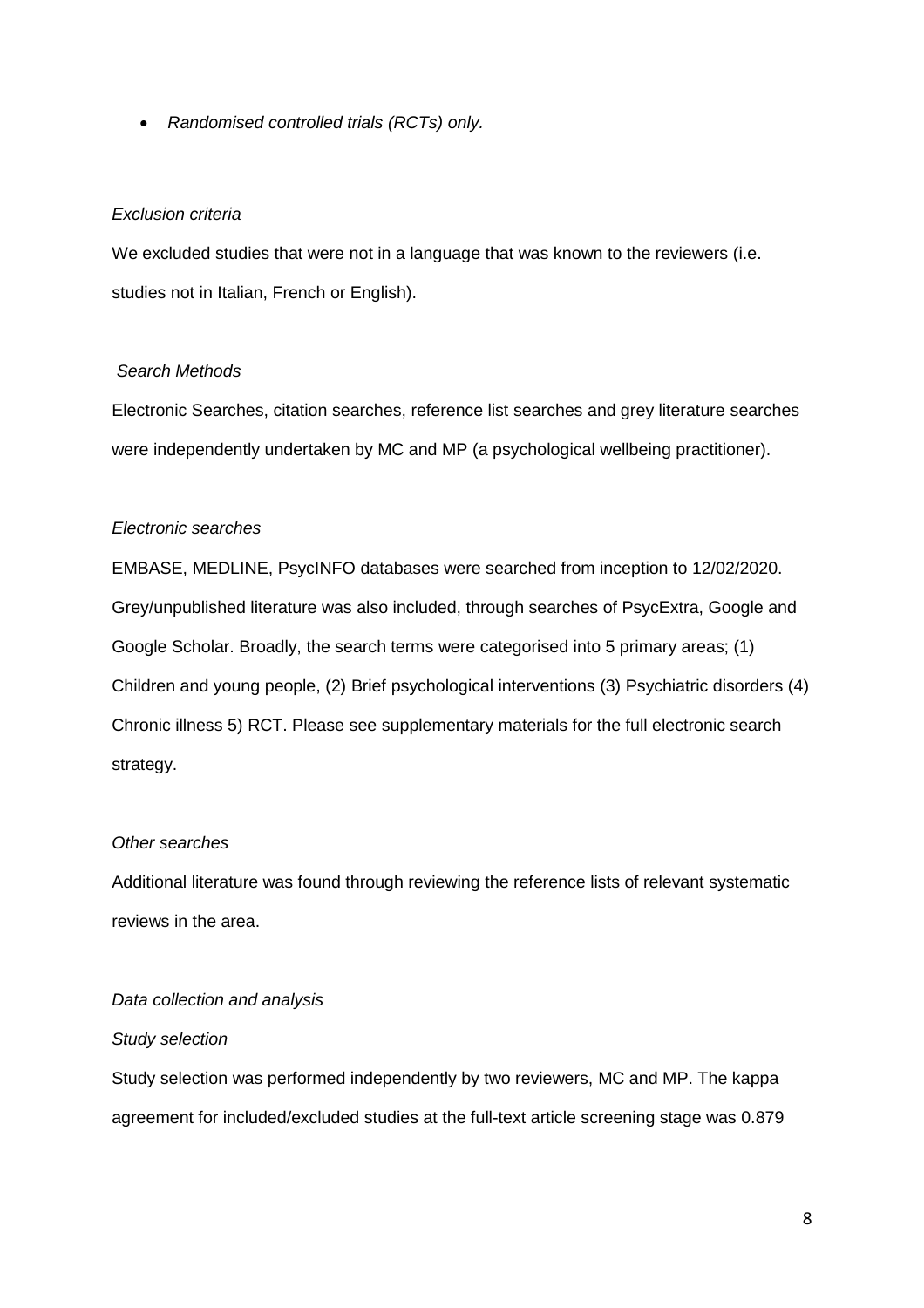(P<0.001; substantial agreement). Where disagreements arose this was resolved through discussion with SB.

#### *Data extraction and management*

A data extraction form was developed and adapted from the Cochrane handbook template (Higgins et al., 2019). Data on study details and aims, participants, mental health measures at baseline, intervention, number of sessions, and duration of sessions, outcome measures, findings and study quality were extracted independently by two reviewers, MC and CS (a clinical psychologist). The kappa agreement for extraction of the primary mental health outcome measure between the two independent reviewers was 0.833 (p<0.001; substantial agreement). Where disagreements arose this was resolved through discussion with SB.

### *Assessment of risk of bias in included studies*

Risk of bias was independently assessed by two reviewers (MC and CS) using the Cochrane Risk of Bias Tool (Higgins et al., 2011). This assesses allocation concealment, sequence generation, blinding, selective outcome reporting and incomplete outcome reporting. The kappa agreement for risk of bias ratings between the two independent reviewers was 0.648 (p<0.001; substantial agreement). Studies with no obvious evidence of selective reporting required a protocol to cross-check this, otherwise they were coded as 'unclear risk of bias' in that domain. Studies where only self-report measures were used, were coded as unclear risk of bias, unless a blind assessor was used, in which case they were coded as low risk of bias. Where disagreements arose this was resolved through discussion with SB.

## *Data synthesis*

The meta-analysis was carried out using Review Manager 5 (RevMan), according to the Cochrane guidelines (Higgins et al., 2019). For each relevant outcome, post-intervention mean, standard deviation and sample size were extracted. Comparisons of clinical efficacy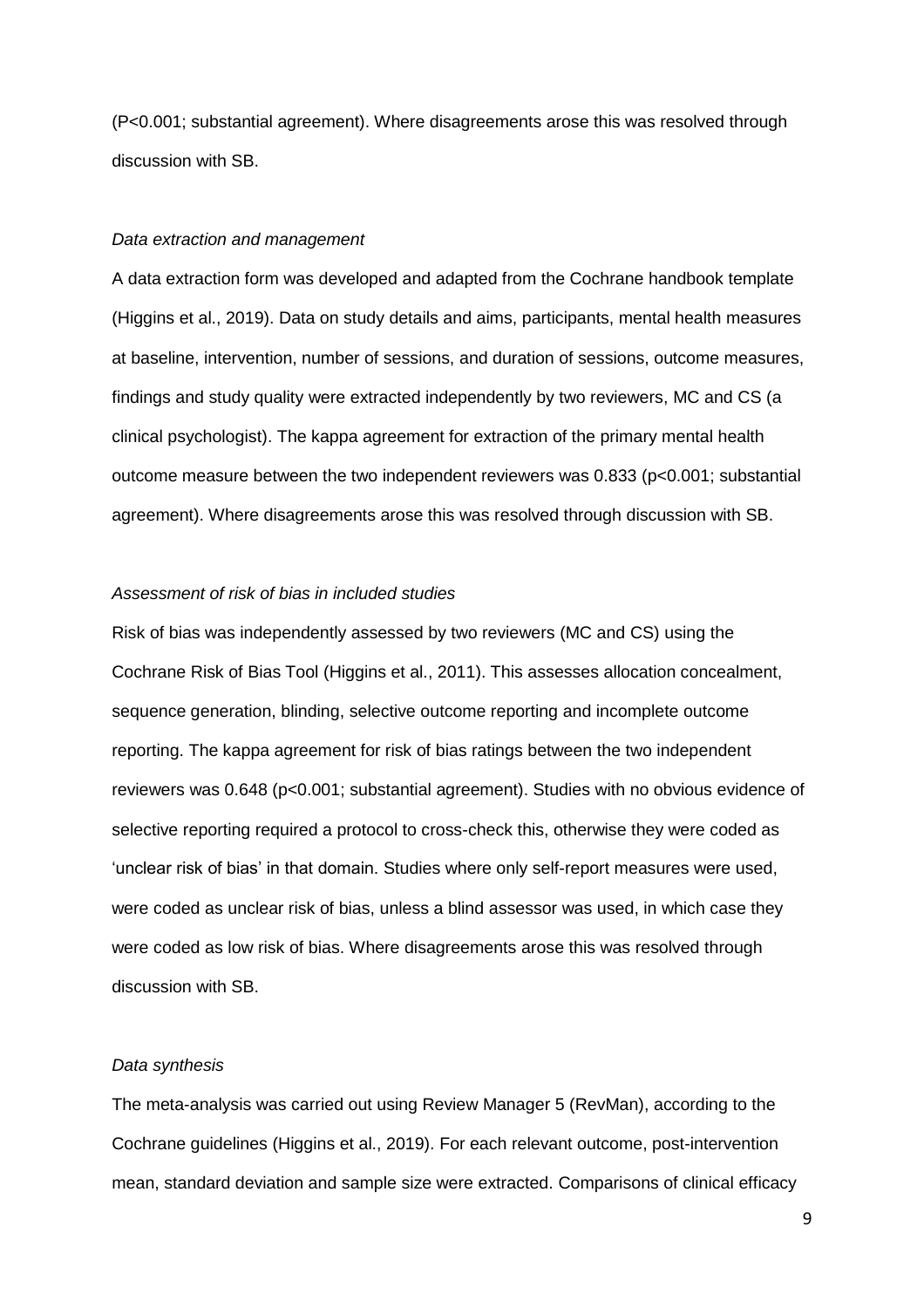were summarised with the standardised mean difference (Hedges' g) between intervention and control group post-intervention as studies assessed similar outcomes but measured them in a variety of ways (e.g. different self-report questionnaires for anxiety symptoms) (Higgins et al., 2019). Hedges' g was used to calculate effect size at post-intervention, with 95% confidence intervals (CIs) and p-values. A meta-analysis was considered feasible where multiple studies examined the same type of intervention (e.g. CBT) and used the same outcome category (e.g. anxiety measure). A random-effects model was used to pool effect sizes, due to no two studies addressing the research question using the same methodology. When a quantitative synthesis was not possible, due to insufficient suitable studies for a meta-analysis or where certain outcomes were not reported (e.g. standard deviation), these were synthesised narratively.

We contacted authors for apparent missing data. As this was unsuccessful, we reported missing data as 'not reported' in Tables 1 and 2. Heterogeneity was calculated using Tau<sup>2</sup> and I<sup>2</sup>. As per the Cochrane guidelines, I<sup>2</sup> was roughly interpreted as follows:

- 0% to 40%: might not be important;
- 30% to 60%: may represent moderate heterogeneity;
- 50% to 90%: may represent substantial heterogeneity;
- 75% to 100%: considerable heterogeneity.

All meta-analysis, forest plots and related calculations were done using Review Manager 5.3 (Revman version 5.3). Assessment of Publication bias was planned by examining funnel plots for asymmetry in Revman 5.3, but this was not possible due to the limited number of studies with similar characteristics entered in the meta-analysis. For the same reason regression-based assessments of publications bias were unable to be used.

#### *Summary of findings*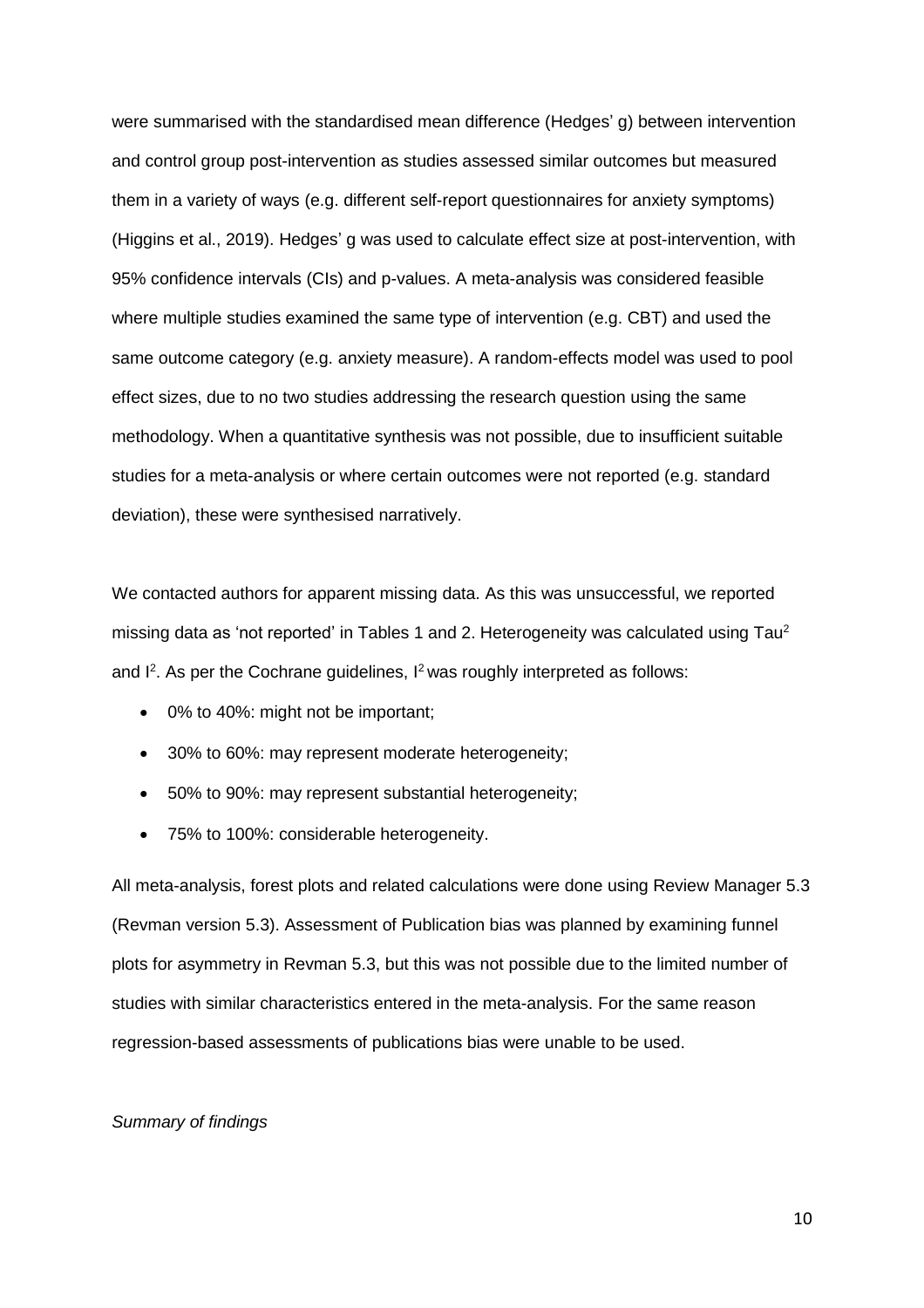The GRADE system (Schünemann, Brożek, Guyatt, & Oxman, 2013) was used to assess quality of the body of evidence, using GRADEpro (version 3.6). Four categories are used in this approach (high, moderate, low and very low) to rate the quality of the evidence available. All RCTs start at a high level. Evidence from RCTs can be downgraded if there are indications of low quality such as high risk of bias or small sample sizes. Where this occurred it was noted in the footnotes of the 'Summary of findings' table (Table 4).

### **Results**

#### *Description of studies*

The initial search identified 944 papers after duplicates had been removed (see PRISMA flow diagram, Figure 1). A total of 12 studies (with 425 children and adolescents) were found to meet the inclusion criteria of the review (Bennett, 2017; Bufalini, 2009; Field et al., 1998; Freedenberg, Hinds, & Friedmann, 2017; Hains, 2000; Hickman, Jacobson, & Melnyk, 2015; Jastrowski Mano et al., 2013; Liossi & Hatira, 1999; Scharff, Marcus, & Masek, 2002; Sharma, Mehta, & Sagar, 2017; Yetwin, 2011; Zhang, Mo, Torres, & Huang, 2019). Study characteristics were summarised in Table 1.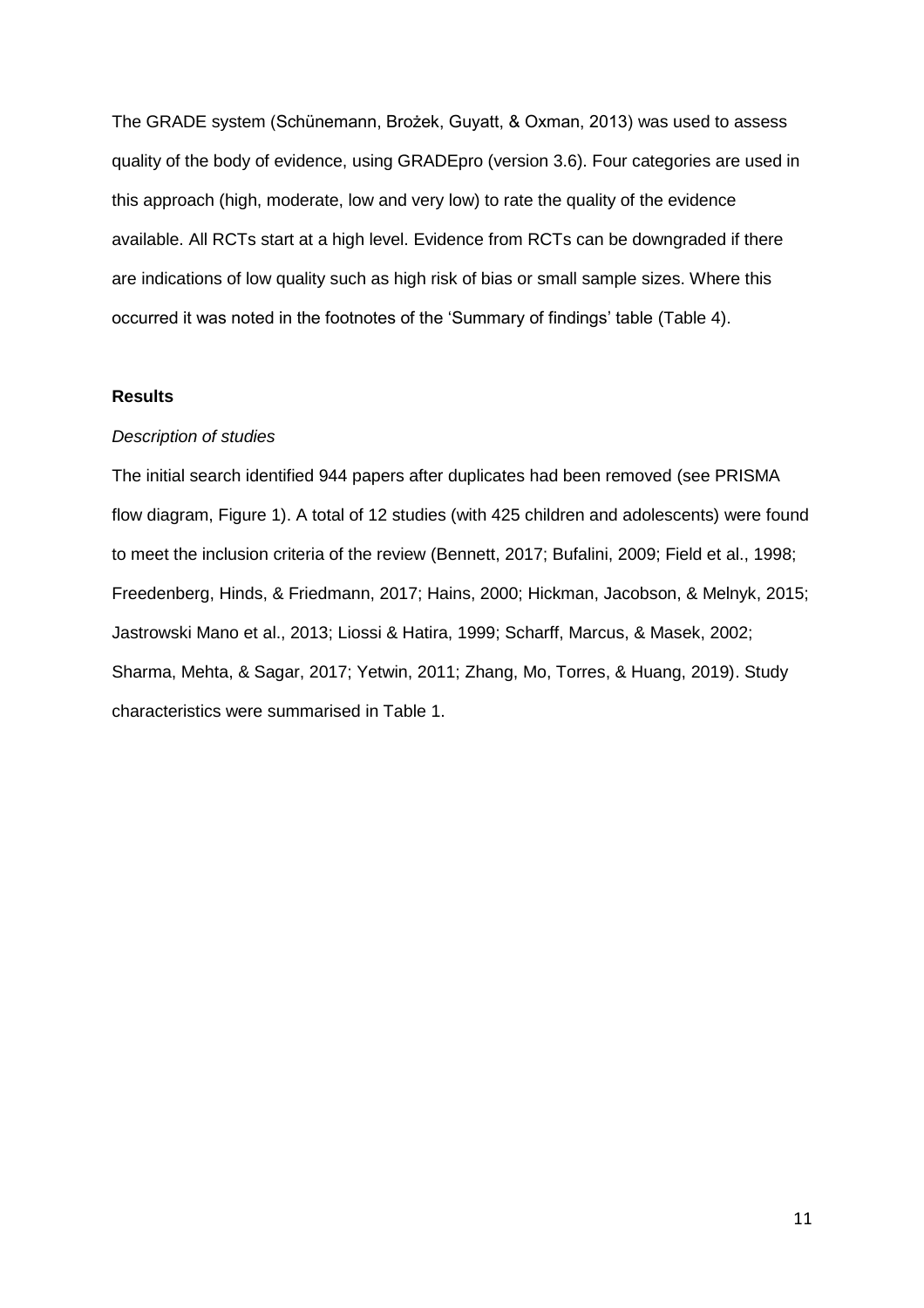

*Figure 1. PRISMA flow diagram of included studies in the review*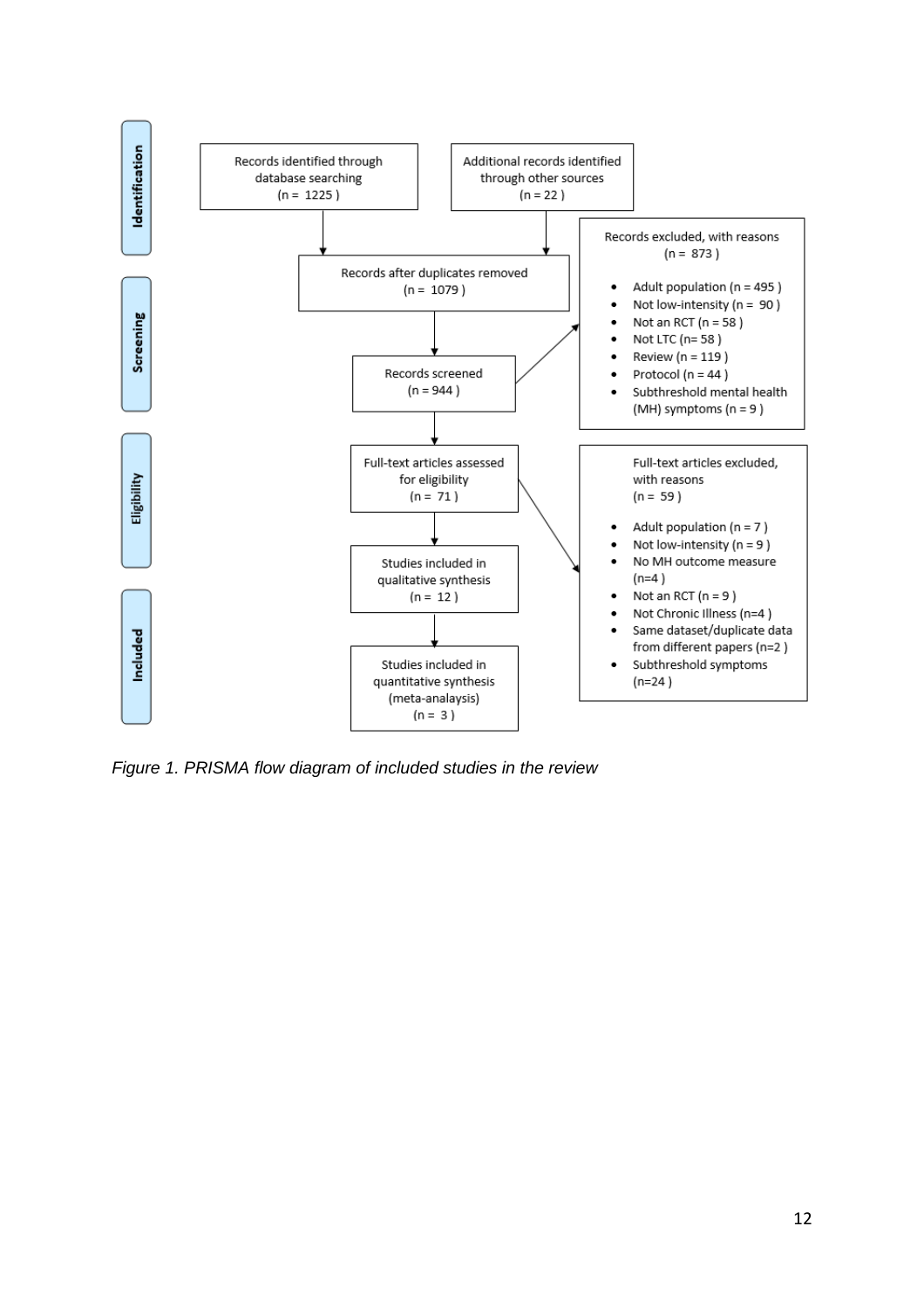## *Table 1. Characteristics of included studies*

| Study                      | Participant<br>n (%<br>female) | Age<br>of<br><b>Participants</b><br>M years (SD)                 | <b>Psychiatric</b><br>disorder                          | <b>Long Term</b><br>Condition                   | Intervention                                            | Intervention<br>provider                                                                                         | Intervention<br>structure                                                                                                                                                                            | Dose<br>(hours)  | Intervention<br>recipient | <b>Delivery</b><br>method | <b>Delivery</b><br>format | Comparator                             | Site     | <b>Time</b><br>points                                                            | Country    |
|----------------------------|--------------------------------|------------------------------------------------------------------|---------------------------------------------------------|-------------------------------------------------|---------------------------------------------------------|------------------------------------------------------------------------------------------------------------------|------------------------------------------------------------------------------------------------------------------------------------------------------------------------------------------------------|------------------|---------------------------|---------------------------|---------------------------|----------------------------------------|----------|----------------------------------------------------------------------------------|------------|
| <b>Bennett</b><br>(2017)   | 34 (50%)                       | 11.28 (3.29)                                                     | Anxiety,<br>depression<br>and<br>disruptive<br>behavior | Neurological<br>conditions<br>(88%<br>epilepsy) | Cognitive<br>Behavioural<br>Therapy guided<br>self-help | Trained<br>research<br>assistants<br>supervised<br>by clinical<br>psychologist<br>(who also<br>took on<br>cases) | Up to 10<br>sessions of<br>30minutes (total<br>5 hours max.)                                                                                                                                         | 5 hours<br>(max) | Parent and/or<br>child    | Phone                     | Individual                | Waitlist control                       | Hospital | Pre-, post- and UK<br>3-months                                                   |            |
| Bufalini et.<br>al. (2009) | 39 (39%)                       | 6.7 (SD not<br>reported)                                         | Procedural<br>anxiety                                   | Cancer                                          | Interactive<br>Music therapy                            | Doctor<br>trained in<br>music<br>therapy                                                                         | 15min prior to<br>procedure and<br>up to sedation.<br>(total time not<br>reported)                                                                                                                   | Not<br>reported  | Child                     | f2f                       | Individual                | Treatment as usual<br>(usual sedation) | Hospital | T1; T2; T3; T4<br>(4 time points<br>from beginning<br>to end of<br>intervention) | Italy      |
| Field et. al.<br>(1998)    | 32 (38%)                       | 9.15 (SD not<br>reported;<br>range: 4 -14)                       | Anxiety                                                 | Asthma                                          | Massage<br>therapy                                      | Massage<br>therapist<br>taught parent<br>of child to<br>administer<br>massages                                   | One-off<br>demonstration,<br>written<br>instructions and<br>a videotaped<br>demo were given<br>to parents who<br>then massaged<br>child 30mins a<br>night for 30days<br>(total time not<br>reported) | Not<br>reported  | Child                     | f2f                       | Individual                | Progressive Muscle<br>Relaxation       | Hospital | Pre- and post-                                                                   | <b>USA</b> |
| Hains et. al.<br>(2000)    | 15 (53%)                       | Not reported<br>(range: 12-15)                                   | Anxiety                                                 | Type I<br><b>Diabetes</b>                       | Group<br>Cognitive<br>Behavioural<br>Therapy            | 2x<br>Psychology<br>PhD                                                                                          | 6x 1 hour<br>sessions per<br>group of 4<br>youths                                                                                                                                                    | 1h30mins         | Child                     | f2f                       | Group                     | Waitlist control                       | Hospital | Pre-, post- and USA<br>1 month                                                   |            |
| Hickman et.<br>al. (2015)  | 32 (72%)                       | Intervention<br>group: 15.38<br>(0.96)<br>Control:<br>14.8(1.17) | Depression                                              | Headaches                                       | Cognitive<br>behavioural<br>skills building             | Neurology<br>Nurse<br>trained in<br>Cognitive<br>behavioural<br>skills building                                  | three office<br>sessions of 30<br>minutes and four<br>telephone<br>sessions of 20<br>minutes over<br>seven weeks<br>(total 2h50mins)                                                                 | 2h50mins         | Child                     | Blended<br>phone/f2f      | Individual                | Headache<br>education program          | Hospital | Pre- and post-                                                                   | <b>USA</b> |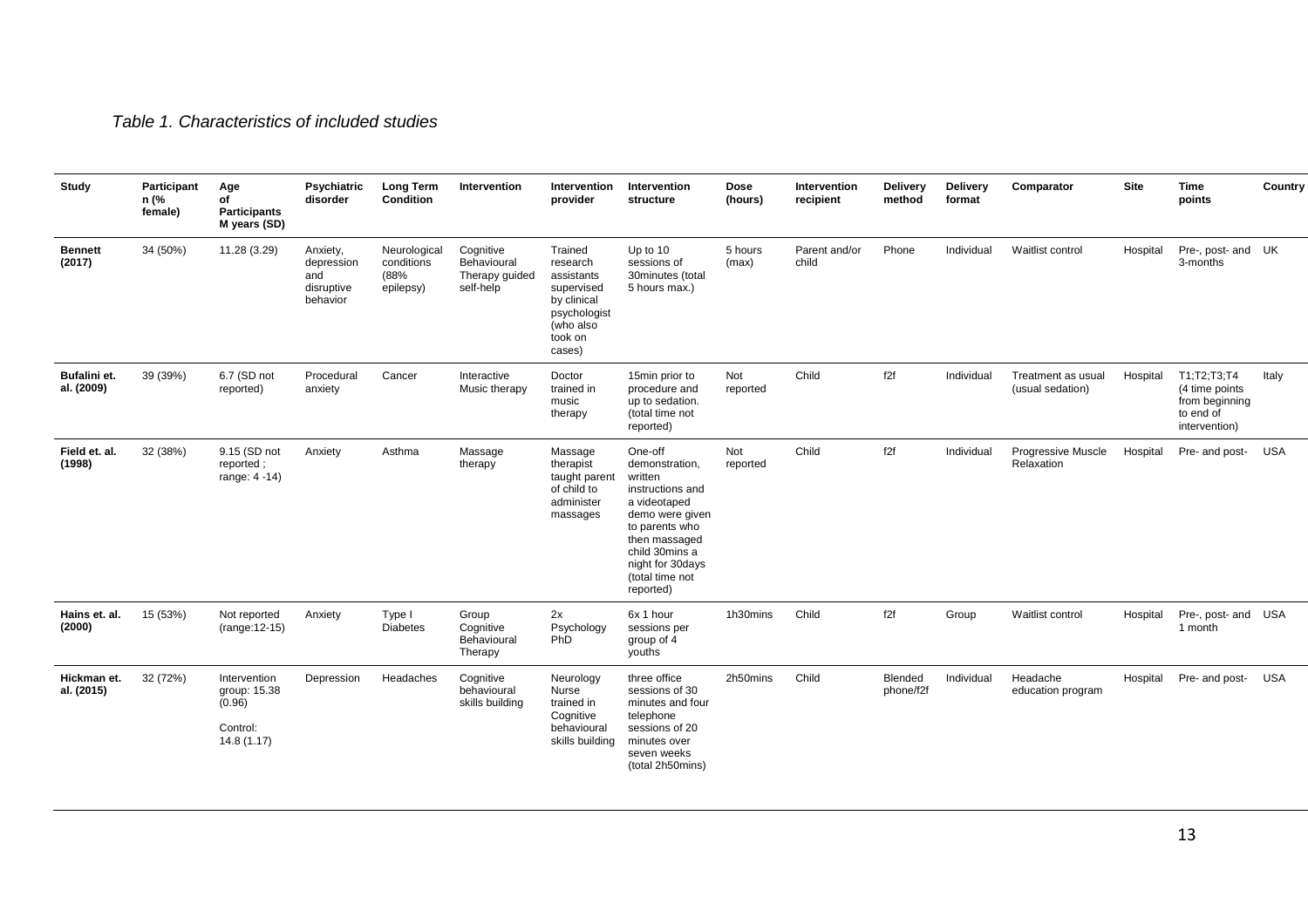| Freedenberg<br>et. al. (2017)   | 46 (63%) | MBSR group:<br>15.1(1.8)<br>Video group:<br>14.5(1.6)                                      | Anxiety               | Congenital<br>Heart<br><b>Disease</b> | Mindfulness-<br><b>Based Stress</b><br>Reduction                                           | Nurse<br>trained in<br><b>MBSR</b>                                                                                                   | 6 x 1.5 hour<br>group sessions<br>(7-10 per group)              | 1 <sub>h</sub>            | Child               | f2f | Group      | Online video<br>support group                      | Hospital | Pre-, post- and USA<br>6 months          |            |
|---------------------------------|----------|--------------------------------------------------------------------------------------------|-----------------------|---------------------------------------|--------------------------------------------------------------------------------------------|--------------------------------------------------------------------------------------------------------------------------------------|-----------------------------------------------------------------|---------------------------|---------------------|-----|------------|----------------------------------------------------|----------|------------------------------------------|------------|
|                                 |          |                                                                                            |                       |                                       |                                                                                            |                                                                                                                                      |                                                                 |                           |                     |     |            |                                                    |          |                                          |            |
| Jastrowski<br>et. al.<br>(2013) | 6 (83%)  | Intervention<br>group: 15<br>(2.16)                                                        | Anxiety               | Chronic pain                          | Mindfulness-<br><b>Based Stress</b><br>Reduction                                           | <b>MBSR</b><br>practitioner                                                                                                          | 6x 90 minutes<br>group sessions<br>(4 per group)                | 2h25mins                  | Child               | f2f | Group      | Psychoeducation<br>group                           | Hospital | Pre-, post-, 1<br>month and 3<br>months  | <b>USA</b> |
|                                 |          | Control: 12.5<br>(0.71)                                                                    |                       |                                       |                                                                                            |                                                                                                                                      |                                                                 |                           |                     |     |            |                                                    |          |                                          |            |
| Liossi et. al.<br>(1998)        | 30 (43%) | 8(2.5)                                                                                     | Procedural<br>anxiety | Leukaemia                             | Hypnosis                                                                                   | Clinical<br>Psychologist                                                                                                             | 2x30 minute<br>sessions                                         | 1hour                     | Child and<br>Parent | f2f | Individual | CBT and control                                    | Hospital | Pre- and post- UK                        |            |
| Scharff et.al.<br>(1999)        | 36 (66%) | Intervention<br>group: 13.3<br>(2.5)<br>Handcooling<br>biofeedback<br>group: 13.2<br>(2.0) | Anxiety               | Migraine                              | Thermal<br>biofeedback<br>and cognitive<br>behavioural<br>stress<br>management<br>training | PhD<br>psychologist                                                                                                                  | 4x1 hour<br>sessions in 6<br>weeks                              | 4 hours                   | Child               | f2f | Individual | Handcooling<br>biofeedback and<br>Waitlist control | Hospital | Pre-, post-,<br>3 months and<br>6 months | <b>USA</b> |
|                                 |          | Control: 12.0<br>(2.7)                                                                     |                       |                                       |                                                                                            |                                                                                                                                      |                                                                 |                           |                     |     |            |                                                    |          |                                          |            |
| Sharma et.<br>al. (2017)        | 63 (48%) | 13.90 (2.60)                                                                               | Anxiety               | Headache                              | Transdiagnostic<br>group Cognitive<br>Behavioural<br>Therapy                               | Doctoral<br>level<br>students<br>used to<br>delivering<br>CBT,<br>supervised<br>by a clinical<br>psychologist<br>and<br>psychiatrist | 12x 2 hour group<br>sessions (5-6<br>young people<br>per group) | 4h30mins                  | Child               | f2f | Group      | Treatment as usual<br>(pharmacotherapy)            | Hospital | Pre- and post-                           | India      |
| Yetwin<br>(2011)                | 19 (76%) | 14.1<br>(1.91)                                                                             | Anxiety               | Chronic pain                          | Heart rate<br>variability<br>Biofeedback                                                   | PhD<br>psychologist                                                                                                                  | 4 treatment<br>sessions, lasting<br>30-60mins                   | 45mins x 4<br>$= 3$ hours | Child               | f2f | Individual | Waitlist control                                   | Hospital | Pre- and post-                           | USA        |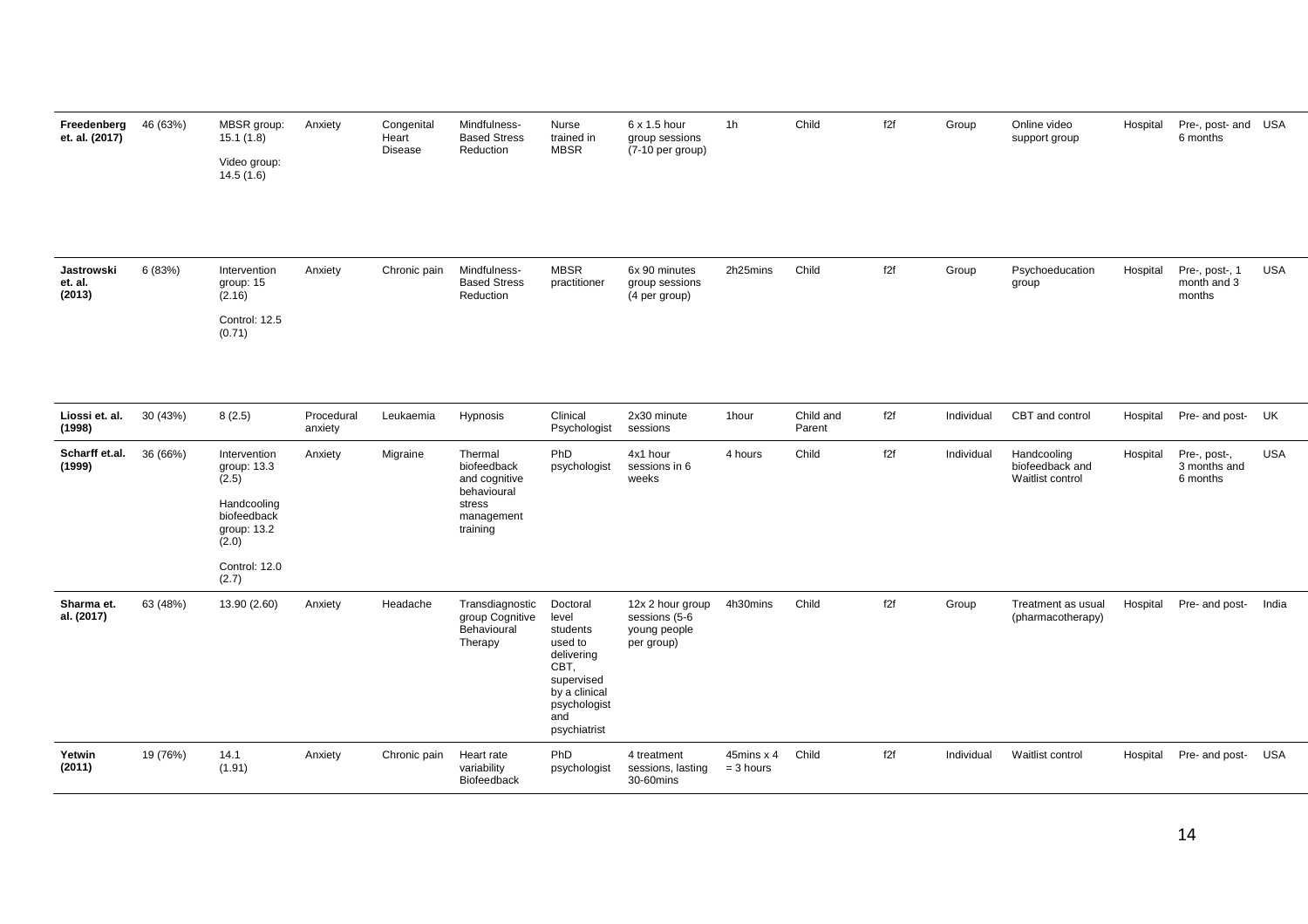| to collect<br>questionnaires) | 108 (51%)<br>f2f<br><b>CBT</b><br><b>NR</b><br>Cancer<br>Cognitive<br>Child and<br>Zhang et. al.<br>Hospital Pre- and post- China<br>Not<br>Individual<br>Treatment as usual<br>Anxiety<br>5 sessions over<br>$(range:8-18)$<br>Behavioural<br>therapist<br>(2019)<br>5 weeks (1<br>Parent<br>reported<br>Therapy<br>assessment, 3<br>treatment<br>sessions and 1 |
|-------------------------------|-------------------------------------------------------------------------------------------------------------------------------------------------------------------------------------------------------------------------------------------------------------------------------------------------------------------------------------------------------------------|
|-------------------------------|-------------------------------------------------------------------------------------------------------------------------------------------------------------------------------------------------------------------------------------------------------------------------------------------------------------------------------------------------------------------|

**CBT:** Cognitive Behavioural Therapy; **f2f**: Face-to-face; **MBSR** Mindfulness-Based Stress Reduction; **SD:** Standard deviation; **T1:** Time point 1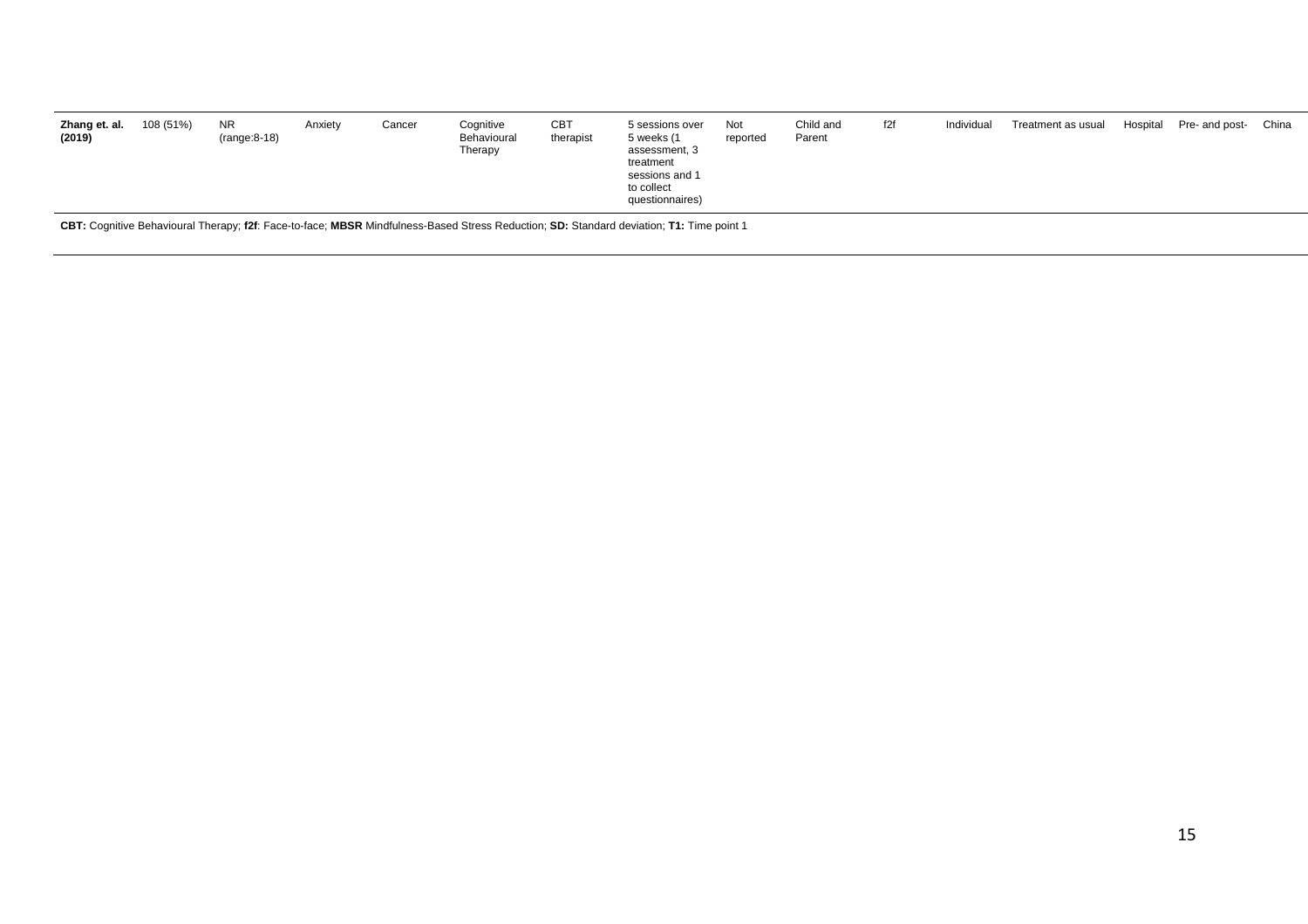All studies involved different combinations of long term physical health conditions, psychiatric disorders and intervention types. Ten studies looked at anxiety, one at depression and one at 'emotional and behavioural' problems. The most common long term physical health conditions were cancer and headache. The majority of studies were delivered face-to-face and on an individual basis. Five studies were based on Cognitive Behavioural principles. Average therapist time per patient was 3 hours, in studies where this was reported. Two of the included studies were unpublished doctoral theses (Bennett, 2017; Yetwin, 2011).

### *Risk of bias*

Risk of bias was assessed in accordance to Cochrane's 'risk of bias tool (Higgins et al., 2011) and summarised in Figures 2 and 3. Overall, there was evidence of risk of bias in all studies, due to difficulty in blinding participants and personnel. No studies had low risk of bias in all other domains. Interventions based on CBT principles tended to have a lower risk of bias.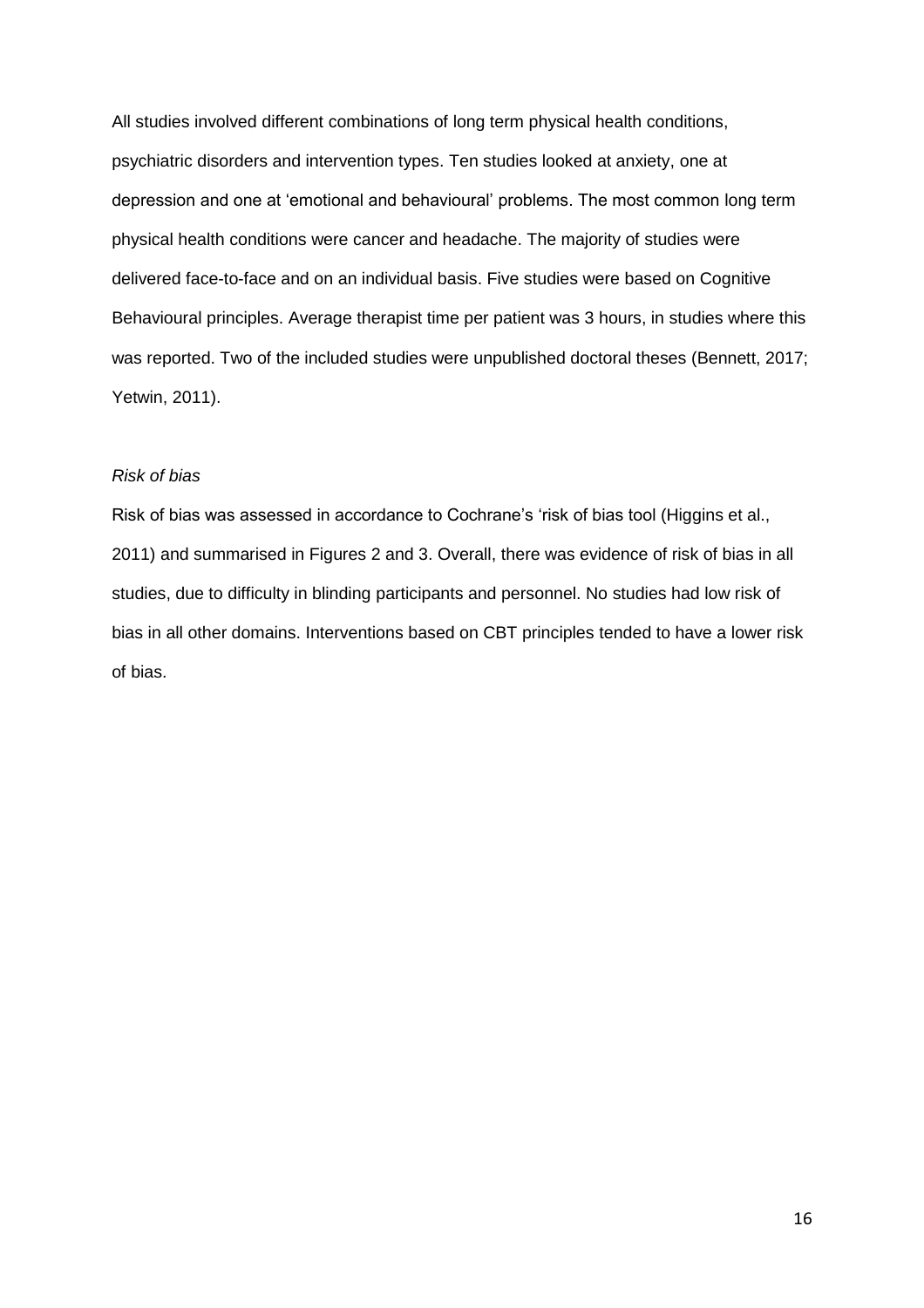

*Figure 2. Risk of bias summary: review authors' judgements about each risk of bias item for each included study*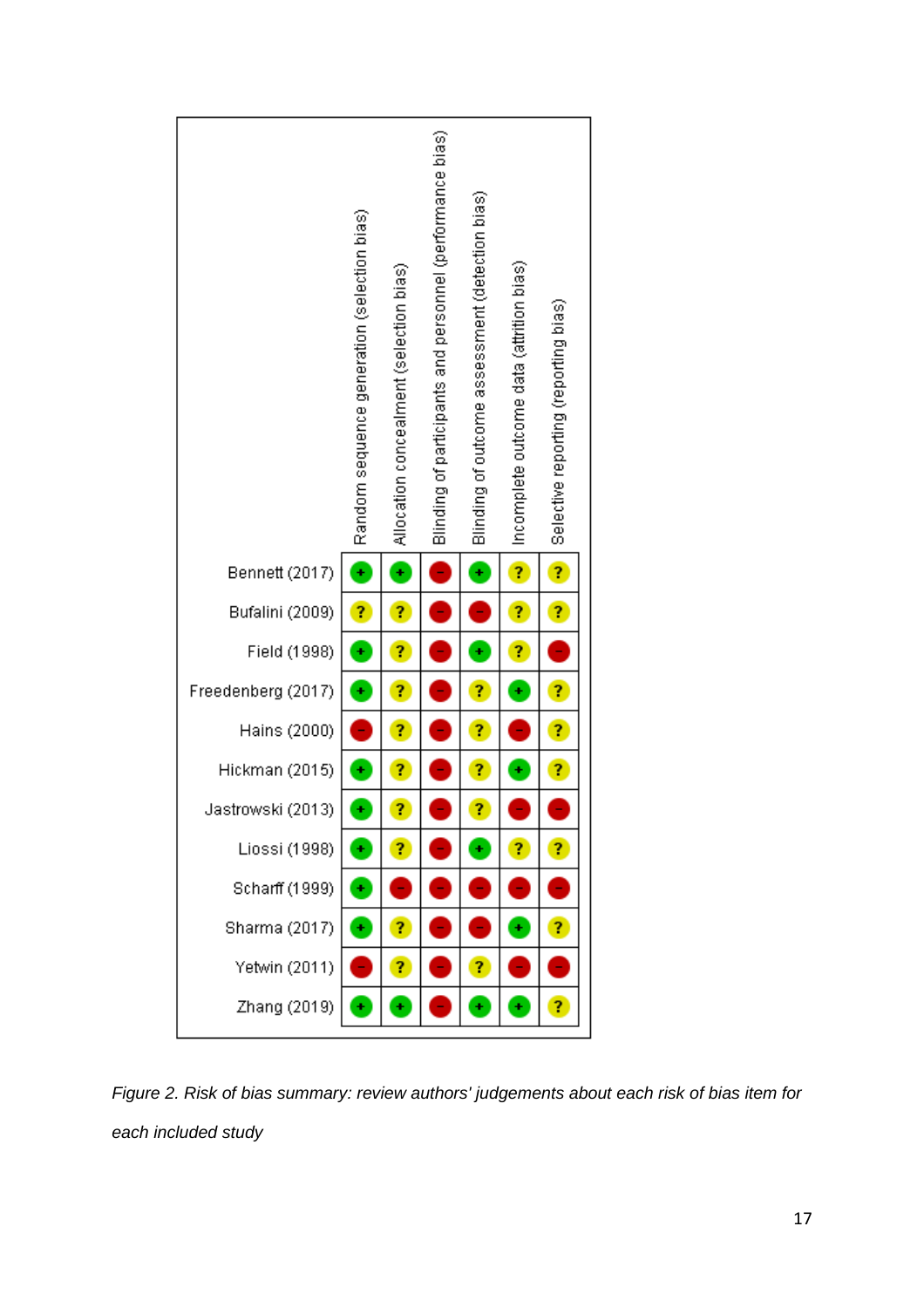

*Figure 3. Risk of bias graph: review authors' judgements about each risk of bias item* 

*presented as percentages across all included studies*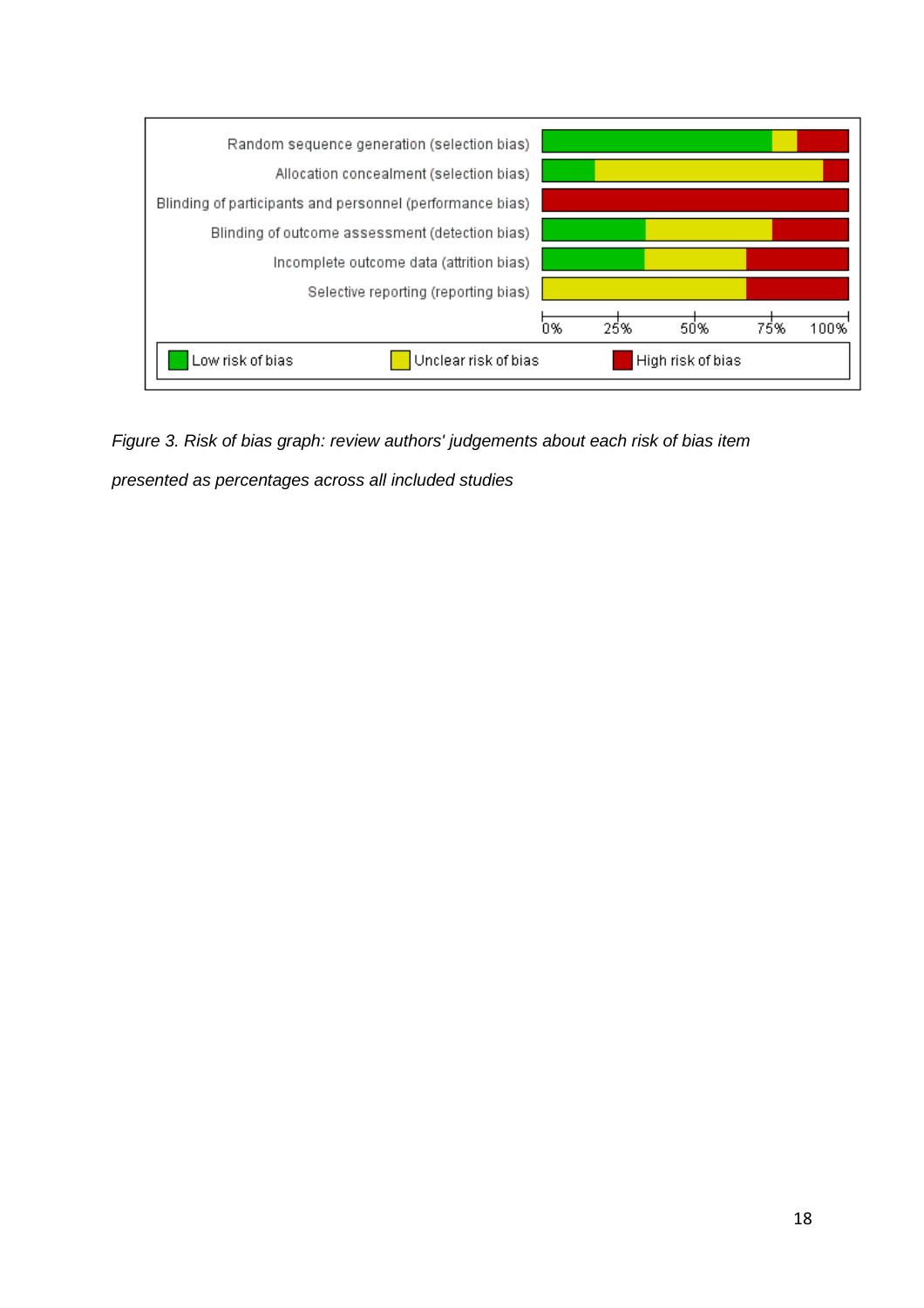## *Efficacy*

Definitive conclusions cannot be drawn from the available evidence as most studies had small sample sizes and as a result were likely to be underpowered to detect statistically significant between group differences. Mental health outcomes of the included studies are summarised in Table 2. Other outcomes are summarised in Table 3. A summary of findings table for the main comparison: 'Brief interventions compared to any comparator for psychiatric disorders in children with long term physical health conditions is presented in Table 4.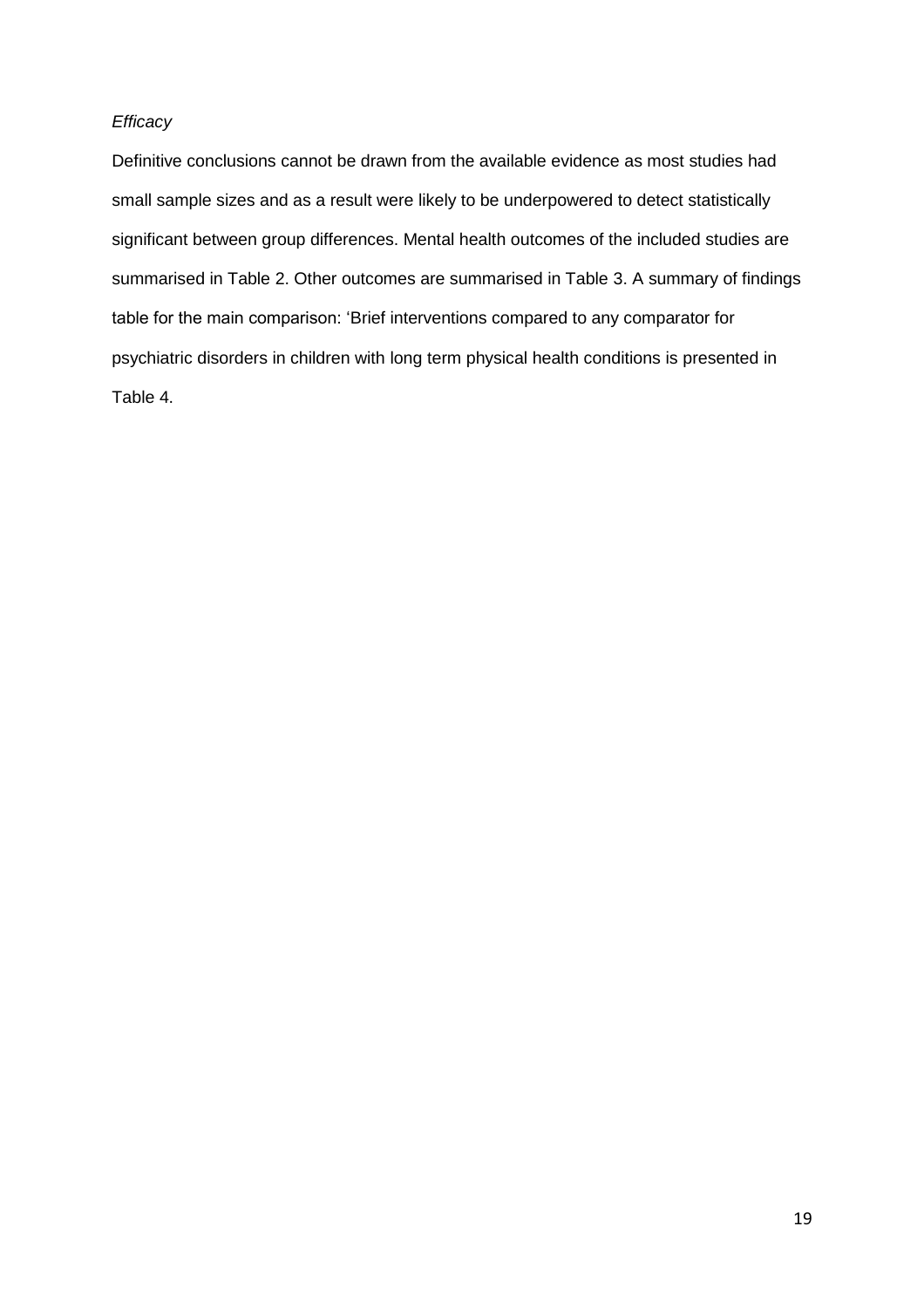# *Table 2. Summary of mental health outcome measures of included studies*

|                                 |                          |                                                             |    | Intervention                                          |                                                    |                                  | Control        |                                                          |                                                       |                                                   | <b>Both groups</b>                                                                                                                                                                                    |
|---------------------------------|--------------------------|-------------------------------------------------------------|----|-------------------------------------------------------|----------------------------------------------------|----------------------------------|----------------|----------------------------------------------------------|-------------------------------------------------------|---------------------------------------------------|-------------------------------------------------------------------------------------------------------------------------------------------------------------------------------------------------------|
| Study                           | Outcome<br>measure       | Intervention<br>name                                        | N  | Pre (SD)                                              | Post (SD)                                          | Comparator<br>name               | N              | Pre                                                      | Post                                                  | g [95% CI]                                        | <b>Summary for MH measure</b>                                                                                                                                                                         |
| <b>Bennett</b><br>(2017)        | SDQ-P total              | Cognitive<br>Behavioural<br>therapy<br>quided self-<br>help | 17 | 22.41(3.50)                                           | 18.78 (1.77)                                       | Waitlist control                 | 17             | 21.94(3.96)                                              | 19.13(4.30)                                           | $-0.10$ [ $-0.78$ , $0.57$ ]                      | SDQ total scores demonstrated change<br>across time, and a medium/large effect size<br>was noted (d = 1.308, 95% CI: 0.568 to<br>2.049). There was no significant difference<br>between groups.       |
|                                 | SDQ-P impact             |                                                             | 17 | 5.94(2.36)                                            | 5.07(1.93)                                         | Waitlist control                 | 17             | 5.88(2.71)                                               | 3.95(2.22)                                            | $0.53$ [ $-0.16$ , 1.21]                          | The SDQ impact scale similarly<br>demonstrated a significant effect of time, but<br>no statistically significant difference between<br>groups.                                                        |
| Bufalini, et al.<br>(2009)      | m-YPAS                   | Interactive<br>Music therapy                                | 20 | Measured at<br>4 time points<br>up until<br>procedure | Measured at 4<br>time points up<br>until procedure | Treatment as<br>usual            | 19             | Measured<br>at 4 time<br>points up<br>until<br>procedure | Measured at<br>4 time points<br>up until<br>procedure | Not<br>reported/insufficient<br>data to calculate | Significant decrease in procedural anxiety at<br>all 4 time points for intervention group<br>compared to controls.                                                                                    |
| Field et. al.<br>(1998)         | STAI-C                   | Massage<br>therapy                                          | 8  | 32.60 (SD<br>NR)                                      | 27.9 (SD NR)                                       | Progressive<br>muscle relaxation | 8              | 30.70 (SD<br>NR)                                         | 28.8 (SD NR)                                          | Not<br>reported/insufficient<br>data to calculate | Significant decrease in reported anxiety in<br>the older children and their parents<br>immediately after massage therapy.                                                                             |
| Freedenberg<br>et.al.<br>(2017) | <b>HADS</b><br>(anxiety) | Mindfulness-<br><b>Based Stress</b><br>Reduction            | 26 | 10.5(4.0)                                             | 9.9(4.0)                                           | Online video<br>support group    | 20             | 7.1(6.2)                                                 | 6.8(5.3)                                              | $0.66$ [0.06, 1.26]                               | Anxiety scores did not change significantly<br>from before to after the interventions.<br>The pre-post by group interaction revealed<br>that anxiety did not change differently in the<br>two groups. |
| Hains et.al.<br>(2000)          | STAI-state               | Cognitive<br>behavioural<br>skills building                 | 8  | 39.00 (7.45)                                          | 33.75 (6.43)                                       | Waitlist control                 | $\overline{7}$ | 38.5 (8.74)                                              | 39.67 (10.93)                                         | $-0.63$<br>$[-1.68, 0.41]$                        | Significant within group differences on state<br>anxiety. No statistically significant difference<br>between groups.                                                                                  |
| Hickman et.al.<br>(2015)        | BYI-<br>depression       | Group<br>cognitive<br>behavioural<br>therapy                | 16 | 60 (4.51)                                             | 51.69 (6.65)                                       | Education group                  | 16             | 57.56<br>(3.35)                                          | 49.69 (6.46)                                          | 0.30<br>$[-0.40, 0.99]$                           | No statistically significant difference was<br>in post-intervention<br>depression<br>found<br>controlling for baseline differences in<br>depression scores.                                           |
| Jastrowski et.<br>al.<br>(2013) | STAI-C                   | Mindfulness-<br><b>Based Stress</b><br>Reduction            | 4  | Not reported                                          | Not reported                                       | Not reported                     | $\overline{2}$ | Not<br>reported                                          | Not reported                                          | Not<br>reported/insufficient<br>data to calculate | Due to very high attrition levels, statistical<br>analyses could not be carried out and means<br>(SD) were not reported.                                                                              |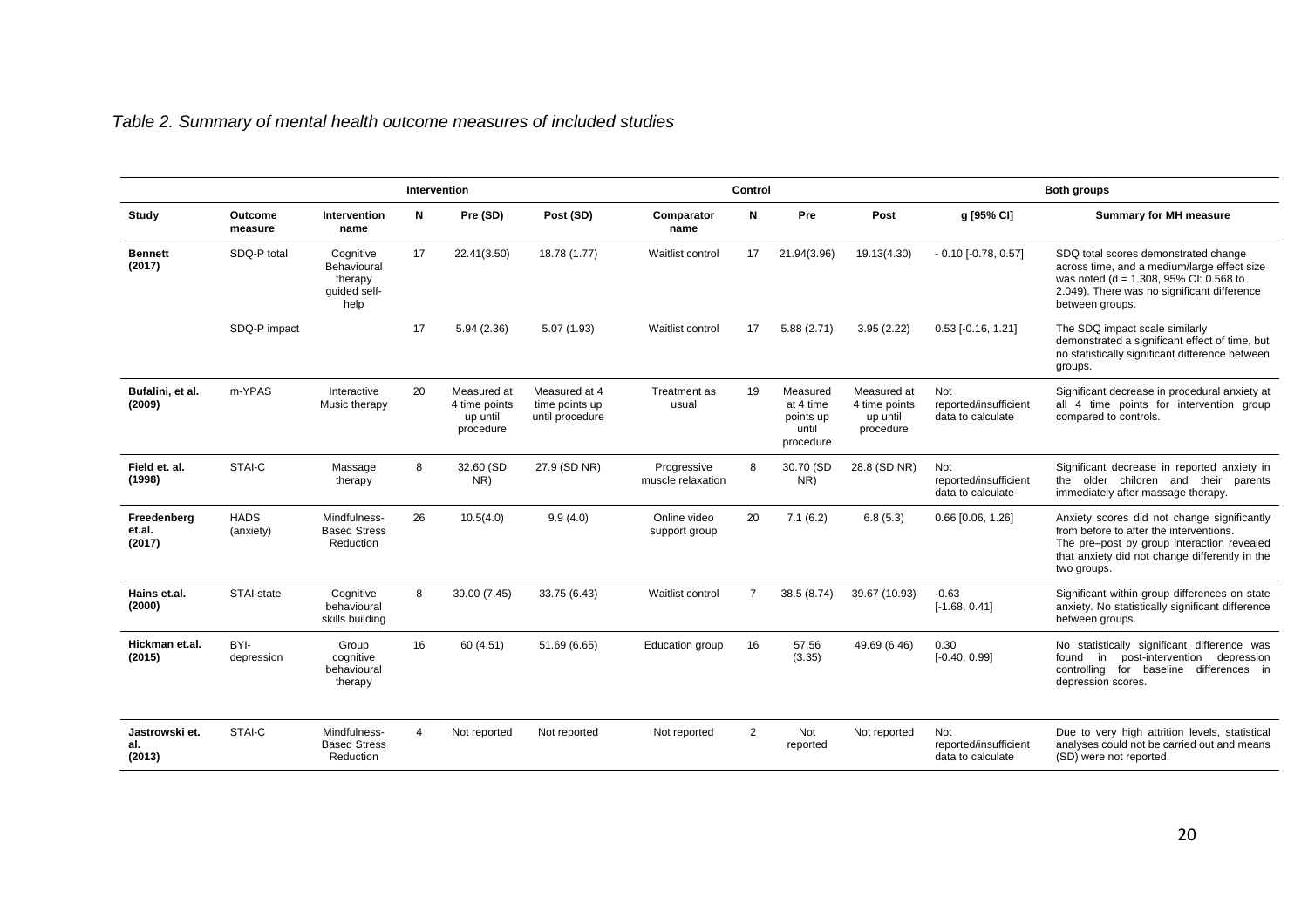| Liossi et. al.<br>(1998) | Wong-Baker<br><b>FACES</b> | Hypnosis                                               | 10 | 4.5 $^{6}$<br>(IQR not<br>reported) | $0.5^{p}$<br>(IQR not<br>reported) | Cognitive<br>Behavioural<br>Therapy | 10                | $5^{\,6}$ (IQR<br>not<br>reported)  | 3.5 <sup>b</sup><br>(IQR not<br>reported) | Not<br>reported/insufficient<br>data to calculate | The individual comparisons between groups<br>were significant for anxiety scores.                                                                                                                |
|--------------------------|----------------------------|--------------------------------------------------------|----|-------------------------------------|------------------------------------|-------------------------------------|-------------------|-------------------------------------|-------------------------------------------|---------------------------------------------------|--------------------------------------------------------------------------------------------------------------------------------------------------------------------------------------------------|
|                          |                            |                                                        |    |                                     |                                    | Control                             | 10                | 4.5 $^{6}$ (IQR<br>not<br>reported) | 5.0 <sup>b</sup><br>(IQR not<br>reported) | Not<br>reported/insufficient<br>data to calculate | The individual comparisons between groups<br>were significant for anxiety scores.                                                                                                                |
| Scharff et. al.          | STAI-C                     | Thermal<br>biofeedback<br>and cognitive<br>behavioural | 12 | 32.2(12.2)                          | Not reported                       | Hand cooling<br><b>Biofeedback</b>  | 11                | 34.6(8.5)                           | Not reported                              | Not<br>reported/insufficient<br>data to calculate | Reported no significant difference in STAIC<br>score change between groups (pre, post)                                                                                                           |
|                          | STAI-C                     | stress<br>management<br>training                       | 12 | 32.2 (12.2)                         | Not reported                       | Waitlist control                    | $12 \overline{ }$ | 37.7 (10.6)                         | Not reported                              | Not<br>reported/insufficient<br>data to calculate | Reported no significant difference in STAIC<br>score change between groups (pre, post)                                                                                                           |
| Sharma et.al.<br>(2017)  | STAI-state                 | Transdiagnost<br>ic group CBT                          | 32 | 41.00(9.39)                         | 29.16 (5.97)                       | Treatment as<br>usual               | 31                | 42.42(8.71)                         | 40.13 (9.02)                              | $-1.42$<br>$[-1.98, -0.86]$                       | Participants in the TCBT condition showed<br>significant improvement in state anxiety,<br>while no significant change in state anxiety<br>was observed for participants in the TAU<br>condition. |
| Yetwin<br>(2011)         | CASI                       | <b>HRV</b><br>Biofeedback                              | 9  | 29.78 (7.48)                        | 28.67 (7.26)                       | Waitlist control                    | 10                | 31.90<br>(8.17)                     | 28.60 (7.55)                              | $0.01$ [-0.89, 0.91]                              | No significant between group difference on<br>anxiety sensitivity.                                                                                                                               |
| Zhang et.al.<br>(2019)   | <b>DASS</b><br>(anxiety)   | <b>CBT</b>                                             | 53 | 11.53 (7.52)                        | 5.83(3.07)                         | Treatment as<br>usual               | 53                | 9.49(4.61)                          | 8.66(4.92)                                | $-0.69$<br>$[-1.08, -0.29]$                       | Participants in the CBT group showed<br>significant improvement in anxiety, while no<br>significant change in anxiety was observed<br>for participants in the TAU condition.                     |

BYI: Beck Youth Inventory; CASI: Childhood Anxiety Sensitivity Index; CBT: Cognitive Behavioural Therapy; DASS: Depression Anxiety Stress Scale; f2f: Face-to-face; HADS: Hospital Anxiety and Depression scale; HRV: Heart Ra Variability; IQR: Interquartile range; MBSR Mindfulness-Based Stress; m-YPAS: modified Yale Preoperative Anxiety Scale; Reduction; NR: Not reported; SD: Standard Deviation; SDQ-P: Strengths and Difficulties Questionnaire P **STAI:** State-Trait Anxiety Inventory; **STAIC:** State-Trait Anxiety Inventory Child; **TAU:** treatment as usual; **TCBT:** Transdiagnostic cognitive behavioural therapy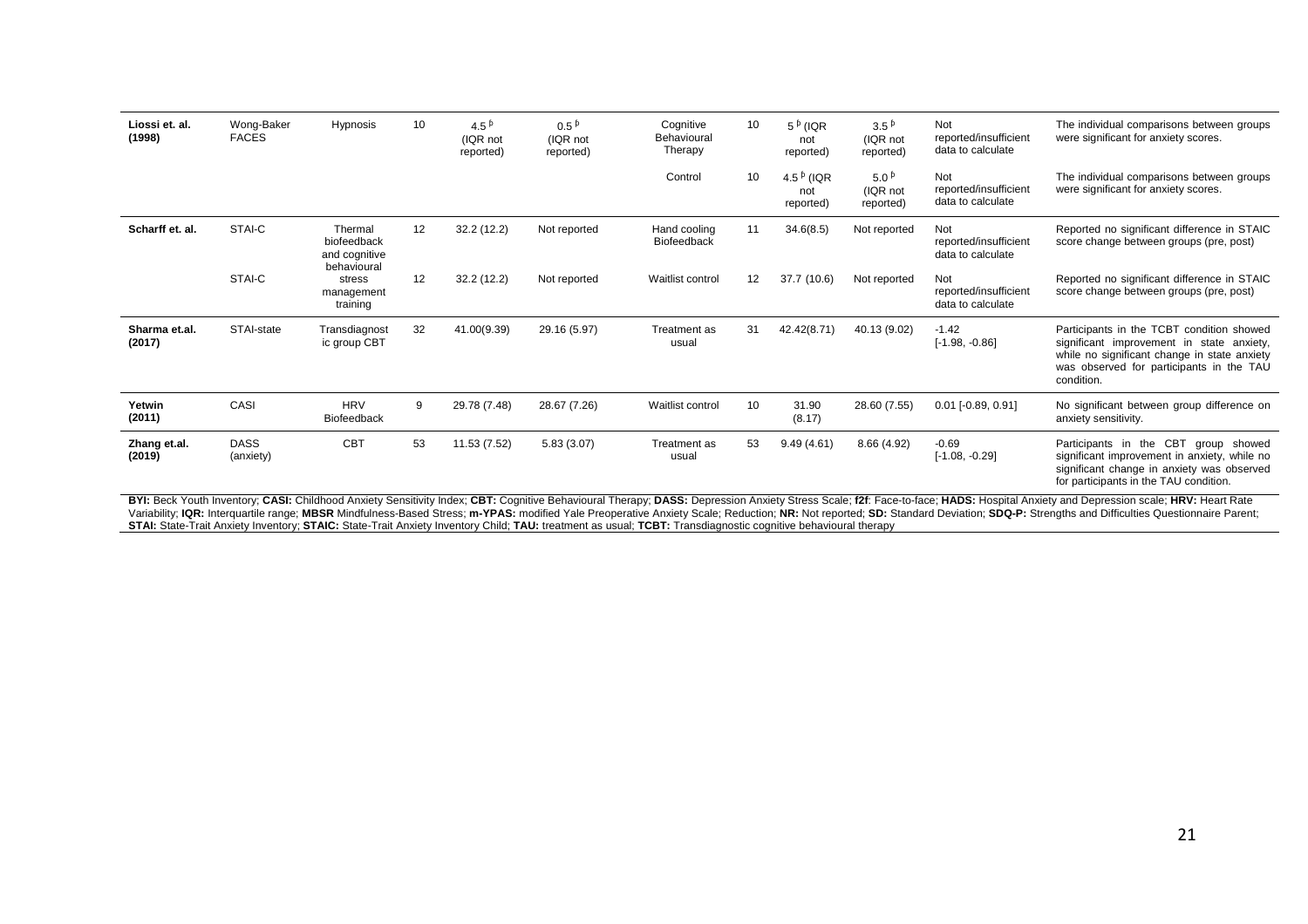The two studies with the largest sample sizes and a relatively low risk of bias were Sharma and colleagues (2017) and Zhang and colleagues (2019). Zhang and colleagues (2019) showed that 5 sessions of CBT in young people with cancer significantly improved symptoms of anxiety compared to treatment as usual (n=106 in the completers analysis). In Sharma et al. (2017) (n=63) a transdiagnostic CBT group intervention significantly improved symptoms of anxiety in young people with a headache disorder compared to treatment as usual.

Evidence for the effect of CBT on anxiety in children with a long term physical health condition and any comparator was investigated further by meta-analysing outcomes for three studies: Hains and colleagues (2000), Sharma and colleagues (2017) and Zhang and colleagues (2019). We did not include the study by Bennett and colleagues (2017), as the only mental health measure where participants had above threshold symptoms in both arms at baseline was the Strengths and Difficulties Questionnaire. Although the Strengths and Difficulties Questionnaire covers anxiety, it is a summary measure of emotional and behaviour symptoms and therefore was deemed too different from the DASS (anxiety) and STAI-state used in the included studies, which specifically measure symptoms of anxiety. A large effect size in favour of brief CBT was found ( $g = -0.95$ , CI-1.49 to -.041;  $p < 0.01$ ) with non-significant moderate-substantial heterogeneity ( $I^2 = 58\%$ ; p = 0.09). The interventions included young people with three different long term physical health conditions: paediatric cancer, headache and type I diabetes and two different control groups (pharmacotherapy as part of treatment as usual for two studies and waitlist control for ones). The results of the meta-analysis are summarised in a forest plot (see Figure 4).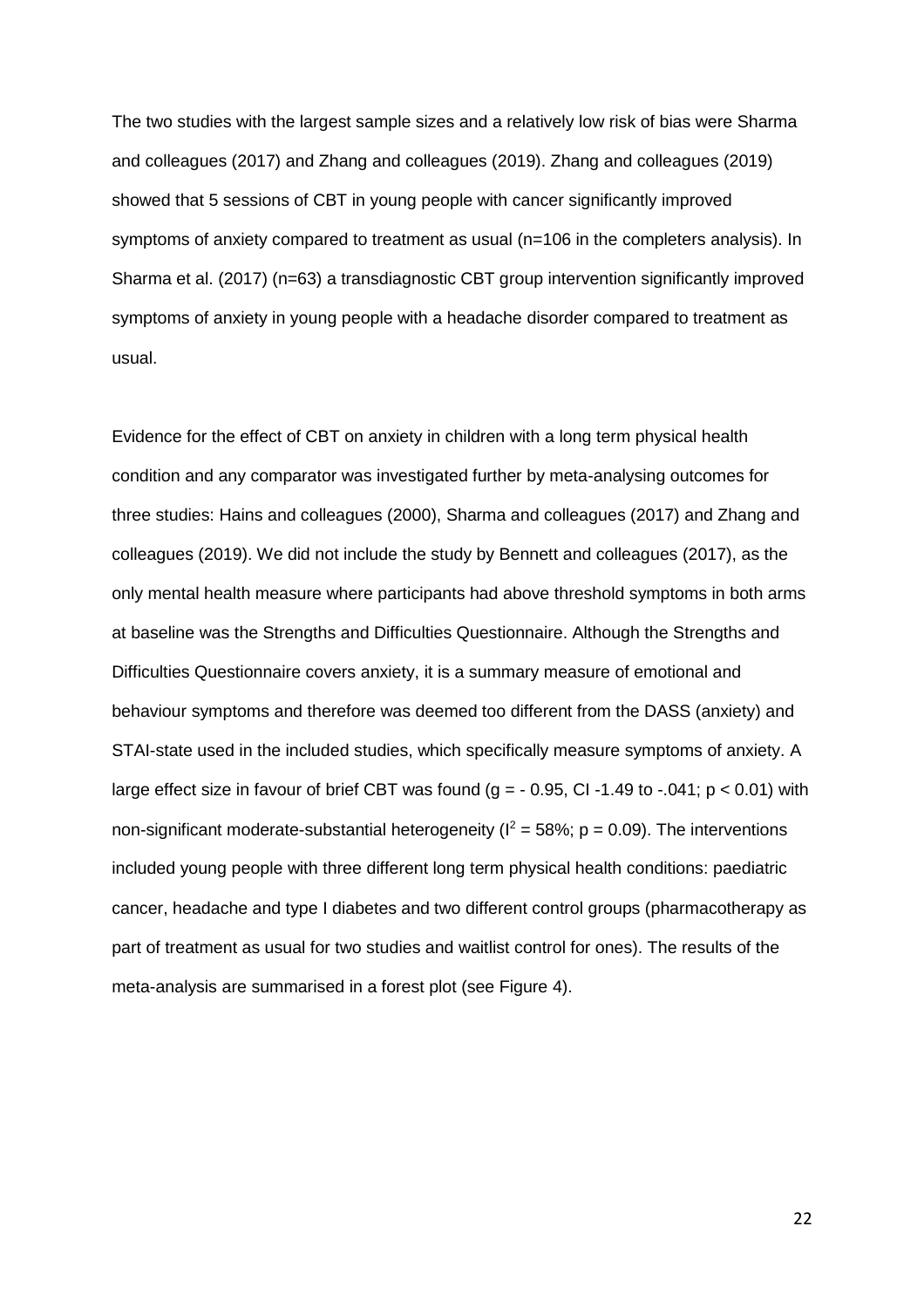

Risk of bias legend

(A) Random sequence generation (selection bias)

(B) Allocation concealment (selection bias)

(C) Blinding of participants and personnel (performance bias)

(D) Blinding of outcome assessment (detection bias)

(E) Incomplete outcome data (attrition bias)

(F) Selective reporting (reporting bias)

*Figure 4. Forest plot of comparison: CBT vs any comparator, outcome: anxiety post-intervention*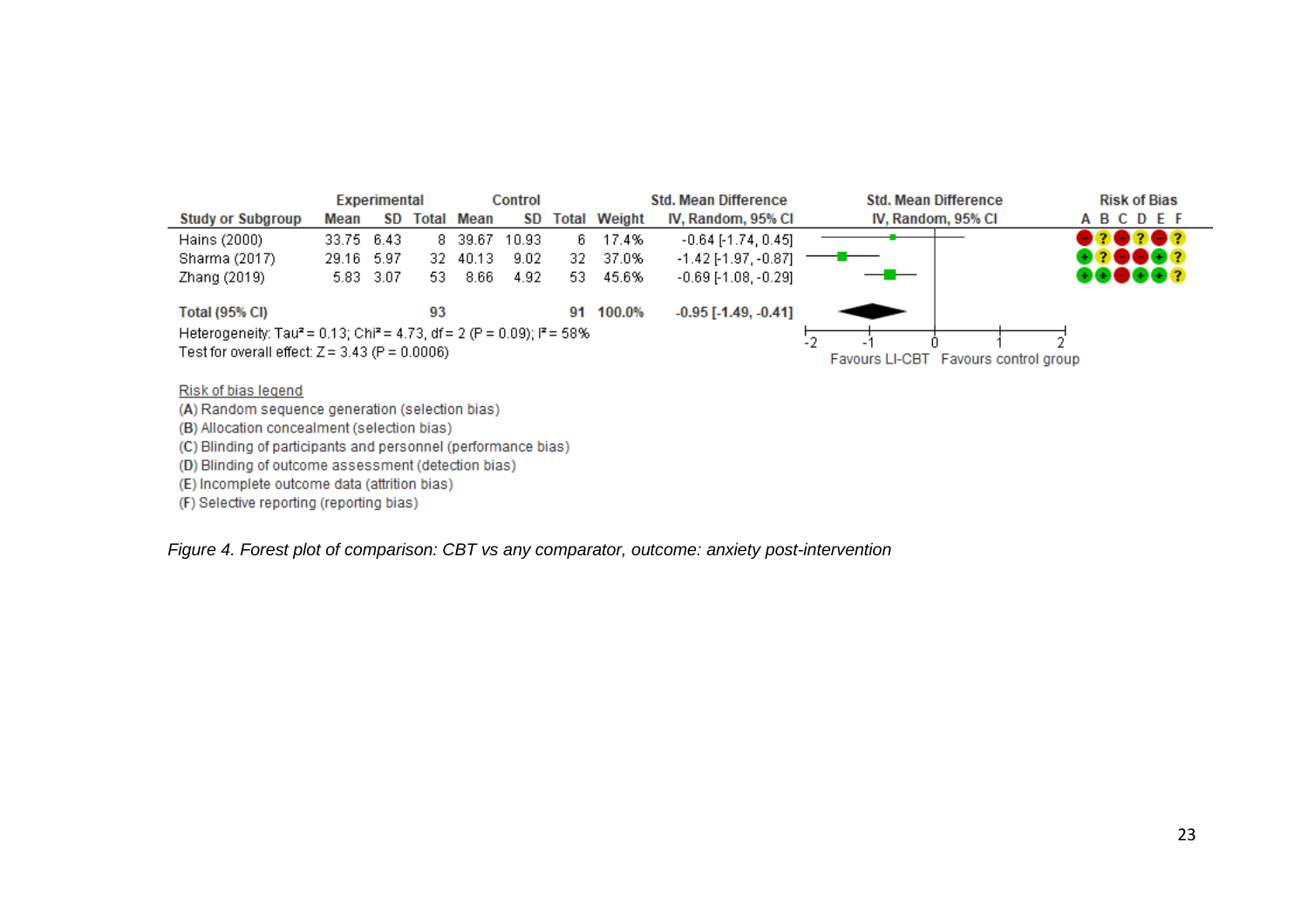Mindfulness-based stress reduction interventions in one case showed no effect on anxiety or depression (Freedenberg et al., 2017) and in the other (Jastrowski Mano et al., 2013) considerable attrition meant effect sizes could not be calculated. Both biofeedback interventions found no significant between group difference on anxiety scores (Scharff et al., 2002; Yetwin, 2011). Massage therapy (Field et al., 1998), hypnosis (Liossi & Hatira, 1999) and music therapy (Bufalini, 2009) all reported significant differences between groups for anxiety scores. However, these studies had a higher risk of bias, small sample sizes and lacked replication for the particular intervention type. There was insufficient evidence to comment on whether brief interventions have an effect on physical health outcomes or quality of life. Similarly, a lack of evidence precluded conclusions on possible moderators of efficacy.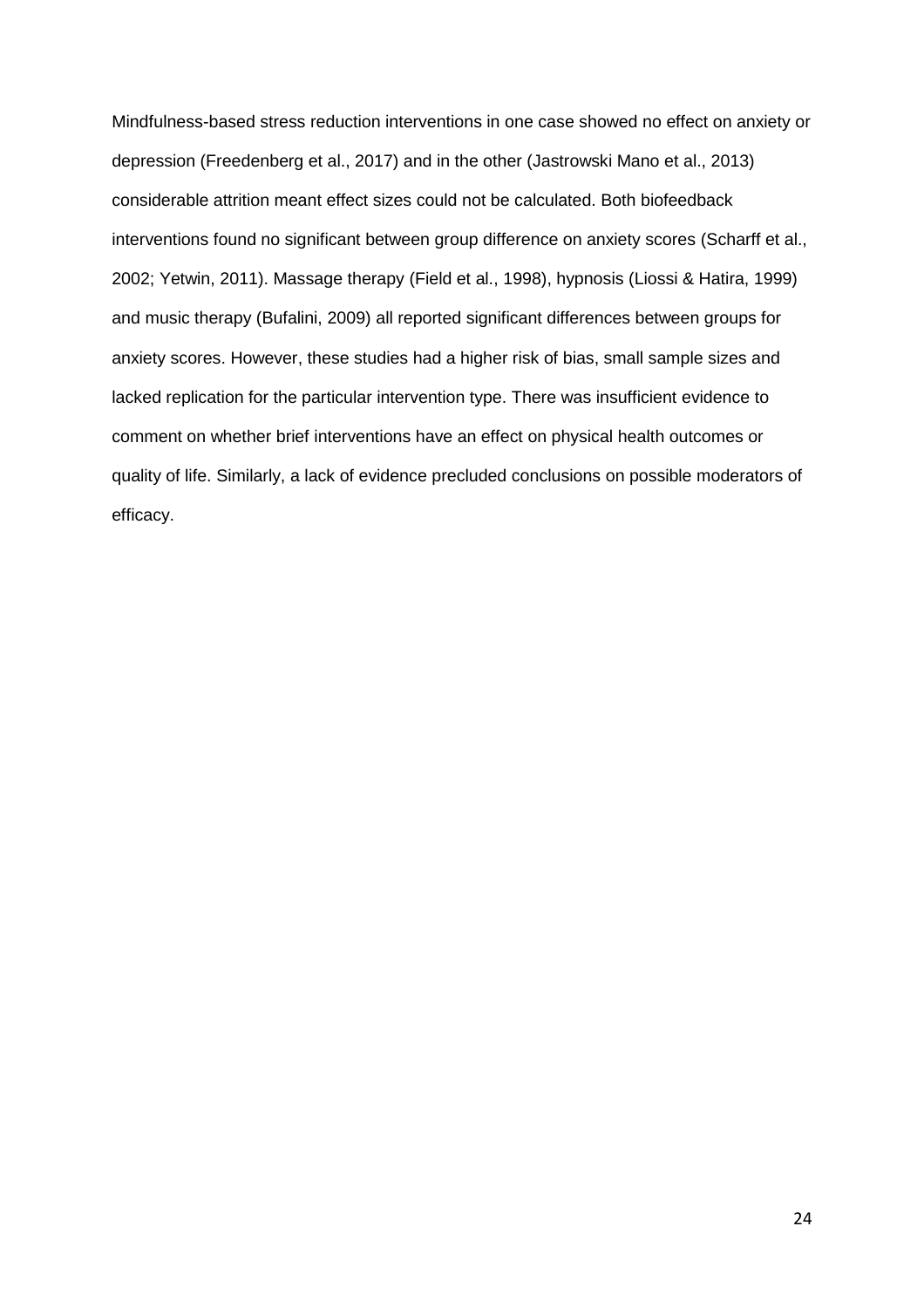|                       | Other physical health outcomes                                                                                                                                          | Other outcomes                                                                                                                |
|-----------------------|-------------------------------------------------------------------------------------------------------------------------------------------------------------------------|-------------------------------------------------------------------------------------------------------------------------------|
| <b>Bennett (2017)</b> | No significant between group difference in:<br>Health-related quality of life (PedsQL)<br>٠.                                                                            | The intervention had high acceptability: mean score 16.88 (SD:1.26) out of 18 on the<br>evaluation of service questionnaire   |
|                       |                                                                                                                                                                         | Significant reduction in mean total number of psychiatric diagnoses from 1.47 to 0.62 in<br>completer's analysis, but not ITT |
|                       |                                                                                                                                                                         | No significant between group difference in:                                                                                   |
|                       |                                                                                                                                                                         | Subthreshold total anxiety and depression (RCADS)<br>٠                                                                        |
| Bufalini, et al.      | Children in the intervention group were significantly more likely to be compliant with anaesthesia                                                                      | The intervention had high acceptability:                                                                                      |
| (2009)                |                                                                                                                                                                         | 80% of parents described it as very useful<br>$\blacksquare$                                                                  |
| Field et. al.         | Significant improvement in younger age group's:                                                                                                                         | Significant reduction in cortisol limited to younger age group at post-treatment.                                             |
| (1998)                | All tested pulmonary function tests<br>$\blacksquare$<br>Child attitudes to asthma<br>Significant improvement in older age group's:<br>Forced expiratory flow only<br>٠ |                                                                                                                               |
|                       | Child attitudes to asthma only                                                                                                                                          |                                                                                                                               |
| Hains et. al.         | No significant between group difference in:                                                                                                                             | No significant between group difference in:                                                                                   |
| (2000)                | Diabetes stress<br>Metabolic control<br>٠                                                                                                                               | Coping score (negative, positive or behavioural)<br>٠                                                                         |

# *Table 3. Summary of physical health and other outcomes of included studies*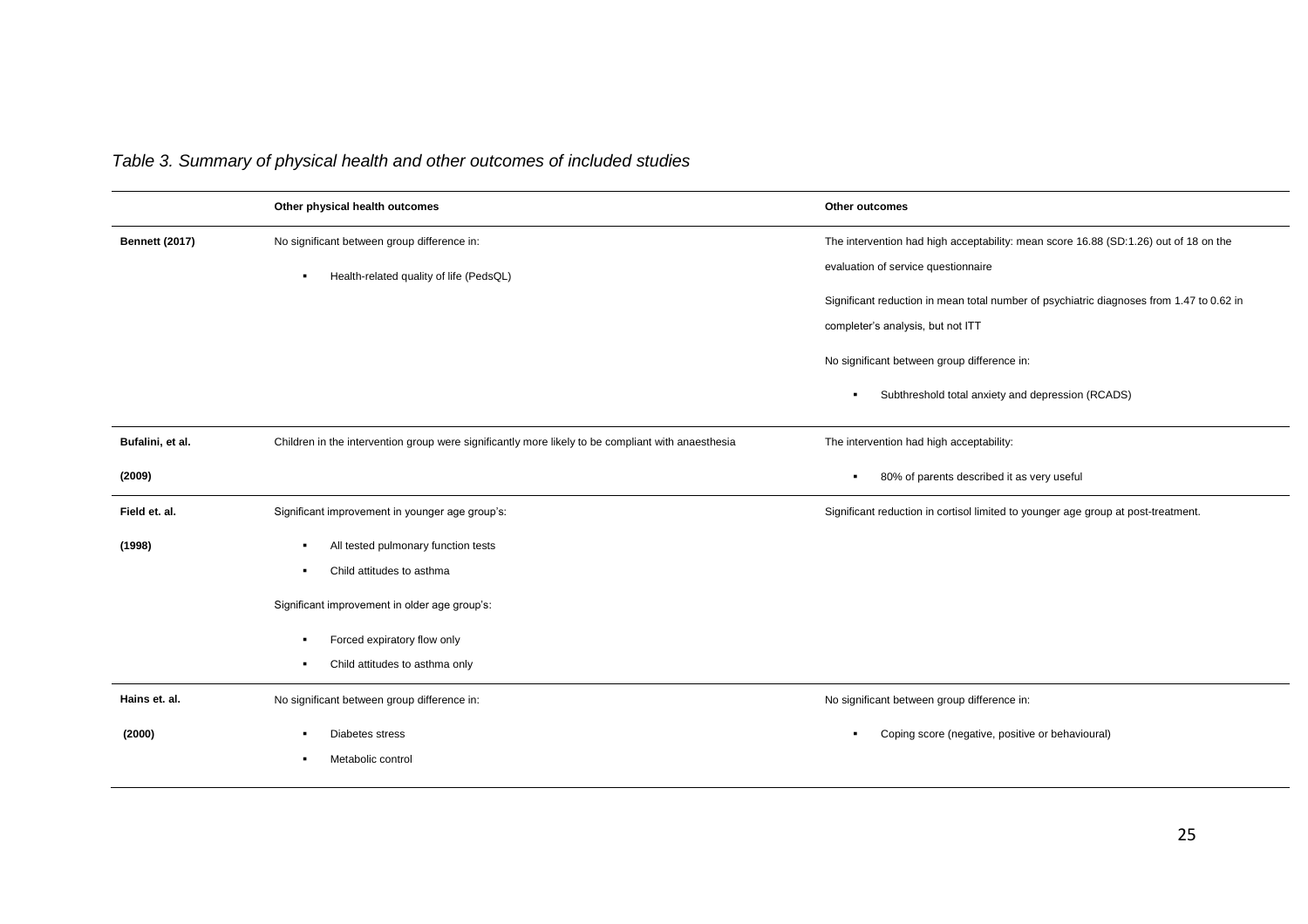| Hickman et.al. | Significant within, but not between group difference in self-reported reduction of headache-related                  | The intervention had high acceptability:                                                                                                             |
|----------------|----------------------------------------------------------------------------------------------------------------------|------------------------------------------------------------------------------------------------------------------------------------------------------|
| (2015)         | disability<br>Significant between group difference in self-reported increase in beliefs about teen's ability to lead | 94% rated the COPE-HEP intervention as helpful                                                                                                       |
|                | a healthy lifestyle in intervention group but not in comparison group.                                               | 100% of parents and adolescents would recommend the intervention to a friend<br>100% adolescents completed all 7 sessions, although at varying times |
|                | No significant change in parent-reported reduction in parent perception of pain interference                         |                                                                                                                                                      |

| Freedenberg et.al. | Significant within, but not between group difference in illness-related stress                           | Predictors of increased reduction in anxiety/depression symptoms:                                   |
|--------------------|----------------------------------------------------------------------------------------------------------|-----------------------------------------------------------------------------------------------------|
| (2017)             | Significant within, but not between, group differences in secondary coping                               | Higher baseline levels of anxiety/depression respectively<br>Greater use of coping of coping skills |
| Jastrowski et. al. | Due to very high attrition levels, statistical analyses could not be carried out and means (SD) were not | Due to very high attrition levels, statistical analyses could not be carried out and means (SD)     |
| (2013)             | reported.                                                                                                | were not reported.                                                                                  |
| Liossi et. al.     | Significant reduction in self-reported pain:                                                             | No significant between group difference (CBT vs Hypnosis) in correlations between                   |
| (1998)             | Between Hypnosis and control<br>$\blacksquare$                                                           | hypnotisability and clinical outcomes                                                               |
|                    | Between CBT and control<br>٠                                                                             |                                                                                                     |
|                    | No significant difference between hypnosis and CBT for self-reported pain                                |                                                                                                     |
| Scharff et.al.     | Significant between group difference in biofeedback groups compared to WLC in reduced:                   | None.                                                                                               |
| (1999)             | headache frequency<br>л.                                                                                 |                                                                                                     |
|                    | headache index<br>٠                                                                                      |                                                                                                     |
|                    | Within group gains maintained at 3- and 6- month follow-up.                                              |                                                                                                     |
|                    | No significant between group difference in headache variables at 3- or 6- months follow-up between       |                                                                                                     |
|                    | biofeedback groups                                                                                       |                                                                                                     |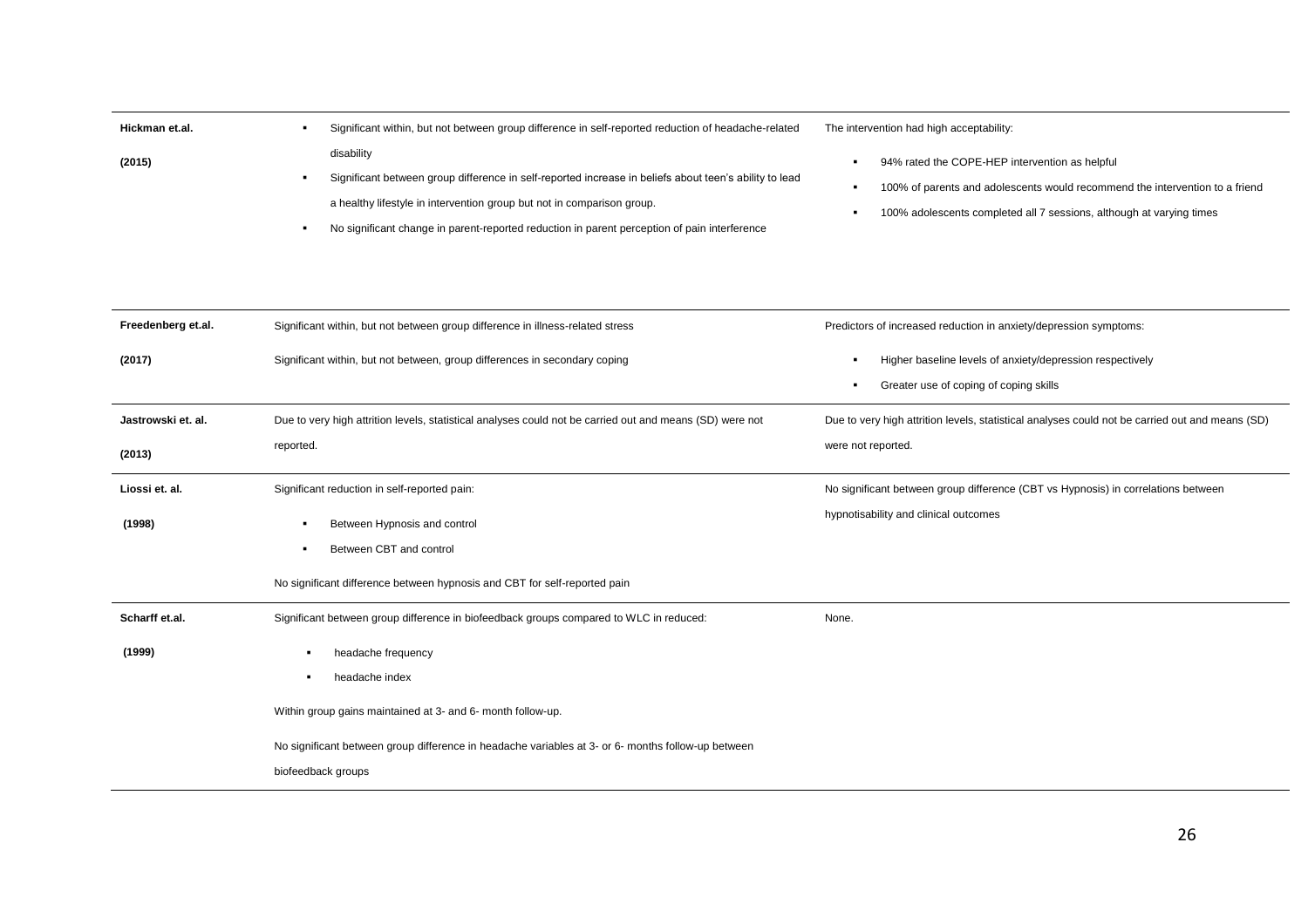| Sharma et.al. | Significant within and between group difference in:                                                                                                                                                                                                                                                                                                     | Significant within and between group difference in:                                                                                                                                                |
|---------------|---------------------------------------------------------------------------------------------------------------------------------------------------------------------------------------------------------------------------------------------------------------------------------------------------------------------------------------------------------|----------------------------------------------------------------------------------------------------------------------------------------------------------------------------------------------------|
| (2017)        | Self-reported reduction of headache impact on daily life (in both groups from pre- to post-, but<br>significantly greater for those receiving TCBT than for those in the TAU condition)                                                                                                                                                                 | Clinician-rated improvement in young person's global functioning (in both groups<br>from pre- to post-, but significantly greater for those receiving TCBT than for those<br>in the TAU condition) |
| Yetwin        | Significant between group difference in:                                                                                                                                                                                                                                                                                                                | No significant between group difference in:                                                                                                                                                        |
| (2011)        | Self-reported reduction in pain intensity<br>٠<br>Self-reported reduction in 'current pain' (PPQ)<br>Self-reported increase in school functioning (PedsQL)<br>٠<br>No significant between group difference in:<br>Sleep quality<br>Self-reported 'worst pain' (PPQ)<br>Self-reported 'Total', 'physical', 'emotional' and 'social' functioning (PedsQL) | Subthreshold depression                                                                                                                                                                            |
| Zhang et.al.  | None                                                                                                                                                                                                                                                                                                                                                    | Significant between group difference in:                                                                                                                                                           |
| (2019)        |                                                                                                                                                                                                                                                                                                                                                         | Reduction of subthreshold symptoms of low mood and stress<br>Increase in psychological resilience                                                                                                  |

CBT: Cognitive Behavioural Therapy; COPE-HEP: Creating Opportunities for Personal Empowerment Headache Education Program; ITT: Intention-to-treat; NR: Not reported; PEDSQL: Paediatric Quality of Life Inventory; PPQ: Paedia

Pain Questionnaire; RCADS: Revised Children's Anxiety and Depression Scale; SD: Standard Deviation; TAU: treatment as usual; TCBT: Transdiagnostic cognitive behavioural therapy; WLC: Waitlist control;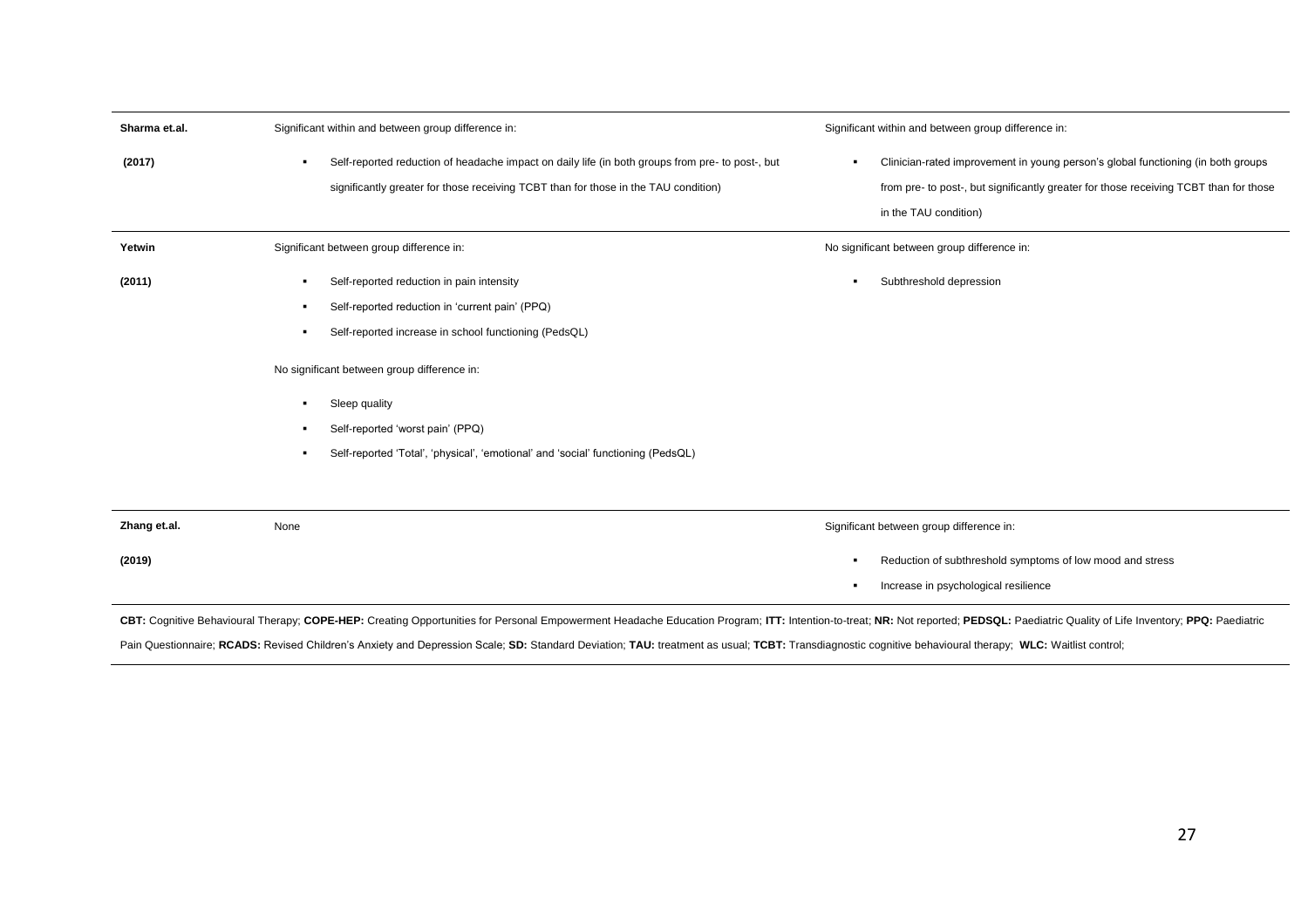## *Table 4. Summary of Findings table*

#### **Brief interventions compared to any comparator for psychiatric disorders in children with long term conditions**

**Patient or population:** Children and adolescents with psychiatric disorders and long term conditions

**Intervention:** brief therapy

**Comparison:** any comparator

| <b>Outcomes</b>                                                                                                       |                | Anticipated absolute effects (95% CI)                                                                                                                                    | No of<br><b>Participants</b><br>(studies) | <b>Quality of the</b><br>evidence<br>(GRADE)        | <b>Comments</b>                                             |
|-----------------------------------------------------------------------------------------------------------------------|----------------|--------------------------------------------------------------------------------------------------------------------------------------------------------------------------|-------------------------------------------|-----------------------------------------------------|-------------------------------------------------------------|
| Anxiety post-intervention: CBT vs any comparator                                                                      |                | The mean anxiety post-intervention: cbt vs any<br>comparator in the intervention groups was<br>0.95 standard deviations lower<br>$(1.49 \text{ to } 0.41 \text{ lower})$ | 184<br>(3 studies)                        | $\oplus \oplus \oplus \ominus$<br>moderate $1,2,3$  | SMD -0.95 (-1.49 to -0.41)                                  |
| Anxiety post-intervention: MBSR vs any comparator                                                                     | See<br>comment | See comment                                                                                                                                                              | 52<br>$(2 \times$                         | $\oplus \oplus \ominus \ominus$<br>low <sup>4</sup> | No significant between group<br>difference.                 |
| Anxiety post-intervention: Biofeedback vs any comparator                                                              | See<br>comment | See comment                                                                                                                                                              | 43<br>$(2 \times$                         | $\oplus$ AAA<br>very low $^{2,5}$                   | No significant between group<br>difference.                 |
| Anxiety post-intervention: Other brief therapy (music therapy, See<br>massage therapy and hypnosis) vs any comparator | comment        | See comment                                                                                                                                                              | 75<br>(3 studies)                         | $\oplus$ AAA<br>very low <sup>1,2,6</sup>           | Significant reduction in anxiety<br>in intervention groups. |

**CI:** Confidence interval ; **SMD:** Standardised Mean Difference ; **MBSR:** Mindfulness-based stress reduction; **CBT:** Cognitive Behavioural Therapy

GRADE Working Group grades of evidence

**High quality:** Further research is very unlikely to change our confidence in the estimate of effect.

**Moderate quality:** Further research is likely to have an important impact on our confidence in the estimate of effect and may change the estimate.

Low quality: Further research is very likely to have an important impact on our confidence in the estimate of effect and is likely to change the estimate.

**Very low quality:** We are very uncertain about the estimate.

<sup>1</sup> Unclear or high risk of bias in a number of domains

<sup>2</sup> Small sample sizes in included studies

<sup>3</sup> Large pooled effect size

<sup>4</sup> Very high attrition in one study.

<sup>5</sup> High or unclear risk of bias in most domains across studies.

<sup>6</sup> No replication of therapy type by independent group (e.g. only one study looking at massage therapy)

**Settings:**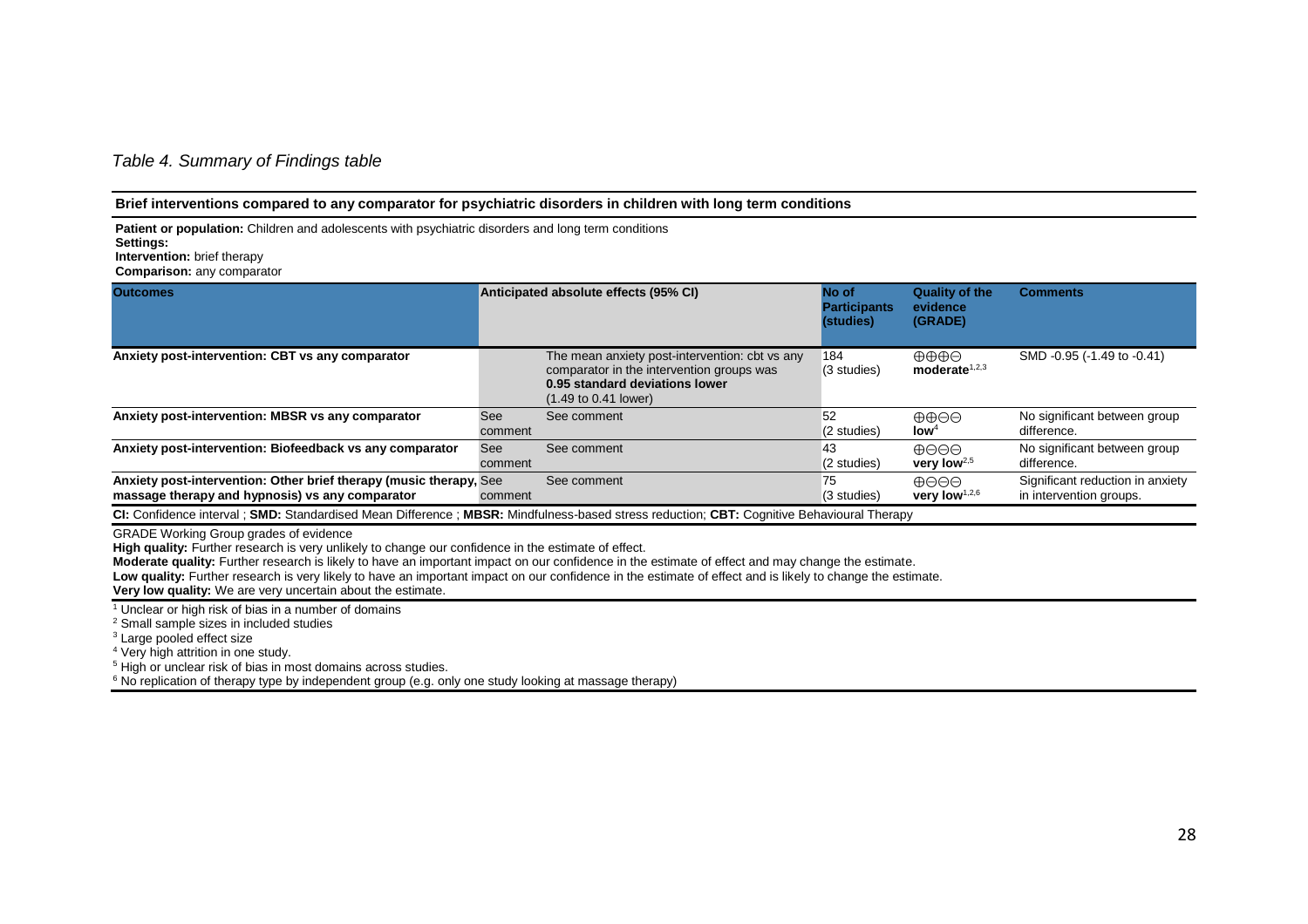#### **Discussion**

#### *Summary of main results*

This review and meta-analysis provide preliminary evidence that brief interventions based on cognitive behavioural principles may benefit young people with a long term physical health conditions who also present with elevated symptoms of anxiety.

There was insufficient evidence to assess whether this held true for depression, disruptive behaviour/oppositional defiant disorder, other psychiatric disorders, health-related quality of life or physical health. Similarly there was insufficient evidence to establish possible moderators of treatment efficacy or acceptability.

Music therapy, hypnosis and massage therapy showed some promise, but studies looking at these interventions displayed high risk of bias, small sample sizes and lacked replication by independent research groups, so more research is needed in this area. However, we also recognise that it may be difficult to maintain low bias in all areas, particularly in blinding participants, for these types of intervention. At present there is insufficient evidence to recommend mindfulness-based stress reduction, biofeedback, hypnosis, music therapy or massage therapy as brief interventions for this population.

#### *Limitations*

The findings from the meta-analysis must be interpreted with caution due to high risk of bias in 6 domains across the three included studies, small number of included studies and sample sizes (pooled intervention arm:  $n = 93$  and pooled comparator arm:  $n = 91$ ) and differences in chronic conditions (cancer, headache and type 1 diabetes) and control groups (pharmacotherapy as part of treatment as usual for two studies and waitlist control for one).

One of the studies included in this review was conducted by four of the review authors (SB, AC, IH, RS; (Bennett, 2017), which may be a potential source of bias. However, data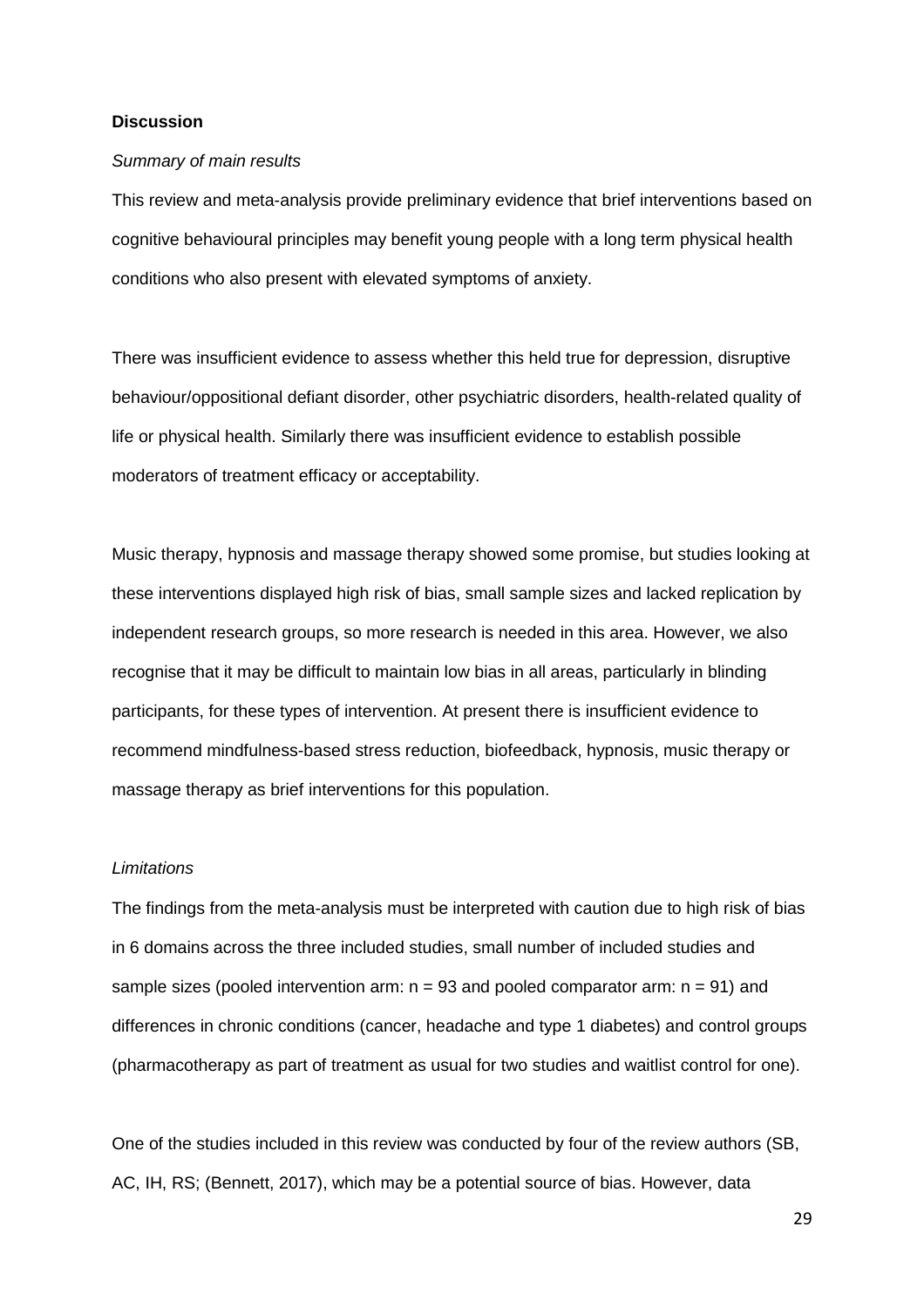extraction and risk of bias were conducted independently by two authors who had no involvement with the original study. Two of the included studies were unpublished and so did not undergo peer review. We could not formally assess publication bias due to the limited number of studies in the meta-analysis and as a result cannot exclude the possibility of publication bias. However, we did run pre-defined searches in a number of databases and searched grey literature to try and minimise the risk. It is possible that the search terms we selected biased the findings in favour of cognitive behavioural therapy*.* All studies used selfreport measures for the outcomes of interest and were therefore at risk of 'halo effects' and other response biases.

#### *Agreements and disagreements with other studies or reviews*

In keeping with previous reviews in the area (Bennett et al., 2015; Moore et al., 2019; Thabrew et al., 2018; Thabrew et al., 2017) we found tentative evidence for CBT-based interventions. Our findings diverged from those found in a review by Thabrew and colleagues (2018) who conducted a subgroup analysis to establish the effects of 'brief' CBT for anxiety in young people with a long term physical health condition. In their meta-analysis a non-significant between group difference was found between brief psychological treatments (<6 hours or <6 sessions) versus any comparator at post-treatment. The difference is likely due to methodological differences in the reviews. For example, we only included studies in which symptoms of anxiety were elevated above a clinical cut-off on a validated measure. We also did not synthesise different types of psychological therapies in the same meta-analysis (e.g. CBT and family therapy). Moreover, we considered group treatment as brief (if it met our criteria of ≤10 sessions with ≤6 hours of therapist contact per patient). This for example, led to one study (Sharma et al., 2017), being classed as 'longer therapy' in Thabrew and colleagues (2018), but as 'brief' in our review. Future work should look towards obtaining a consensus as to what comprises a 'brief' intervention and how it applies to group treatment. Finally, we found an additional RCT published since their review: Zhang and colleagues (2019).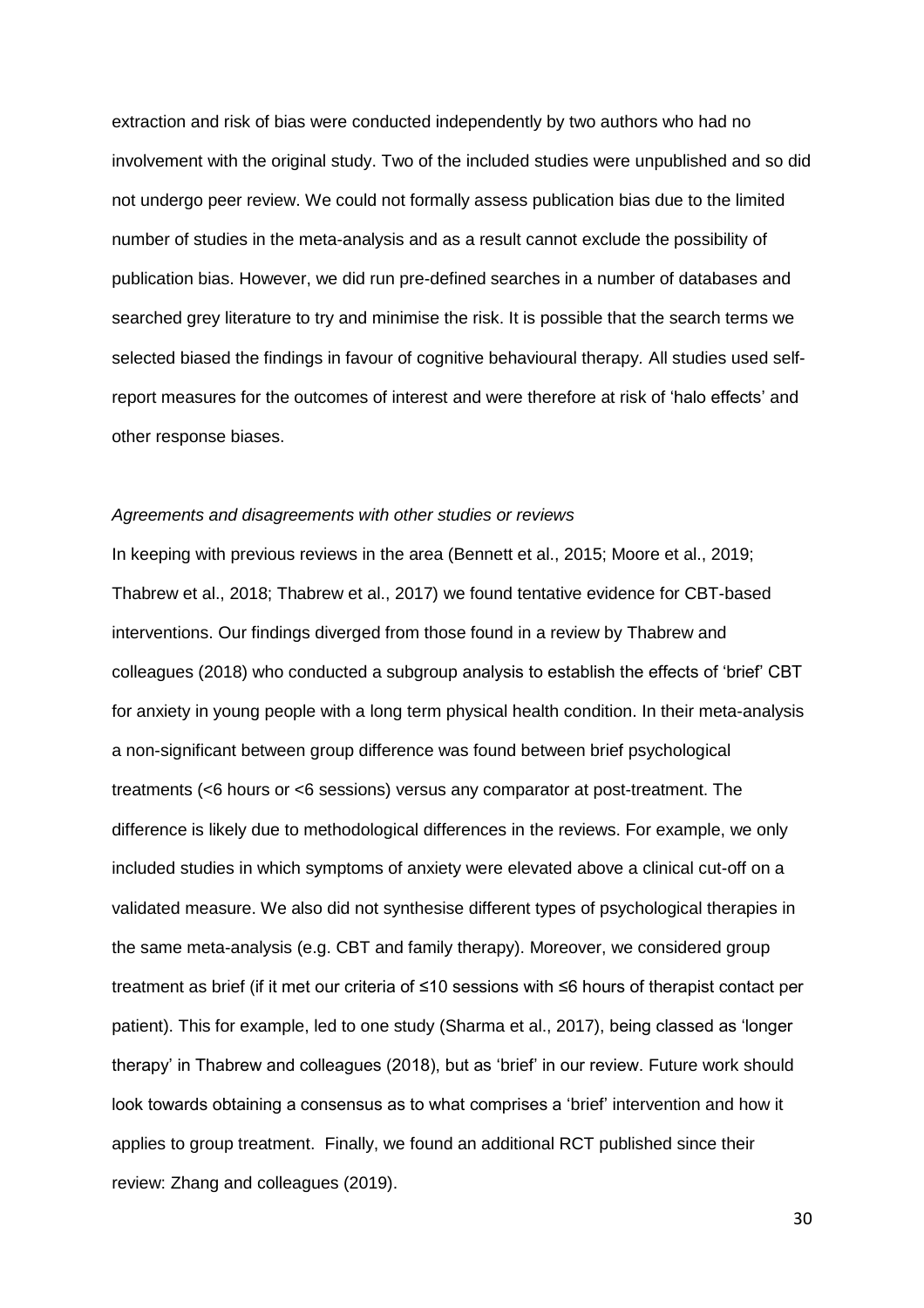Compared to the evidence synthesis by Moore et.al. (2019) who found tentative evidence for CBT for depression, we only found one study using brief CBT, in which symptoms of depression were above threshold and it showed no between-group differences when correcting for baseline differences in depression (Hickman et al., 2015). The main reason for excluding many of the studies from our review were either to do with the interventions being high-intensity (e.g. several of the inflammatory bowel disease interventions) or due to the sample means being below threshold for a psychiatric disorder. Again, the main divergence here were to do with methodological differences and the scope of the reviews.

In keeping with a previous review by Bennett et. al (2015), study authors reported having to make allowances for young people and families living with long term physical health conditions; for example cancellations were common (Hickman et al., 2015). In certain studies, telephone therapy was used to make appointments more accessible (Bennett, 2017). Others reflected post-hoc that including more telephone sessions, might increase feasibility (Hickman et al., 2015).

#### *Implications for practice and future research*

The findings from this review suggest that brief CBT may be an effective way to increase access to treatment for elevated symptoms of anxiety in young people with a long term physical health condition. These could be delivered in a group or individual format. Brief CBT treatments for anxiety may form part of a 'stepped care approach' in existing paediatric services.

Trials of brief parenting interventions for disruptive behaviour and brief interventions for depression need to be carried out, as these have been shown to be effective in young people without a long term physical health condition (Bennett et al., 2019) and/or in a highintensity format in children with a long term physical health condition (Moore et al., 2019). A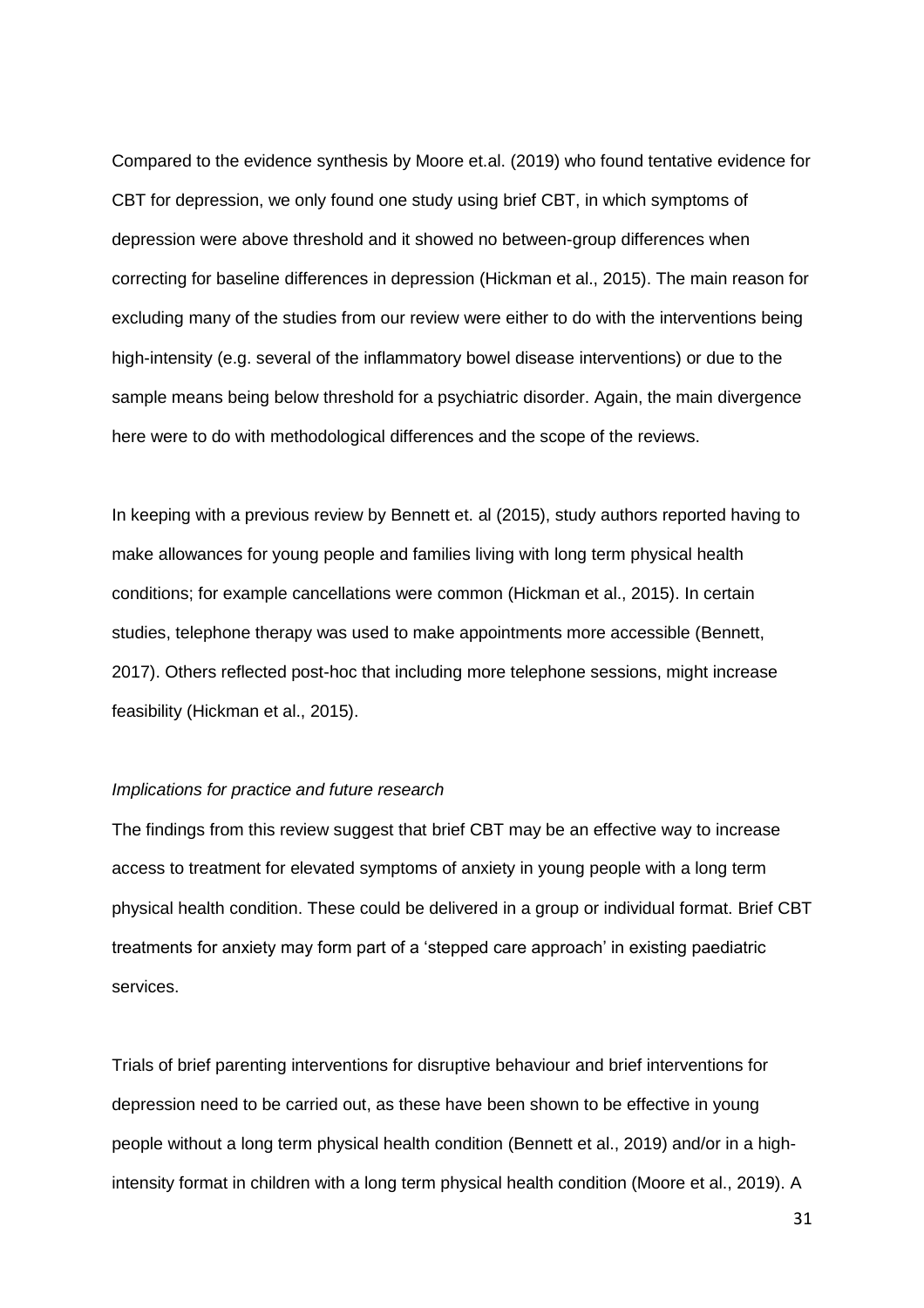greater number of appropriately powered trials with mental health as the primary outcome are also required. This review focused on children that were above threshold for a mental health disorder, but there is an important public health impact of improving mental health in those with long term physical health conditions even if they are subthreshold, so additional syntheses of those studies would be useful. Larger, high quality trials targeting elevated anxiety symptoms need to replicate the preliminary findings in this review and include longer term follow-ups. As a number of evidence-based brief treatments for anxiety for children without a long term physical health condition already exist, these could be adapted and tested in future trials. Trials evaluating stepped care approaches for young people with a long term physical health condition need to be conducted to establish who benefits from brief therapy, who may need to be 'stepped up' and how services can best be organised to meet rising demands.

At a time when child and adolescent mental health services have been publicly described as "a car crash waiting to happen"(Doward, 2016), funding and research into brief CBT interventions may provide some of the increased access that is so urgently required.

**Funding**: This work was supported by the Beryl Alexander Charity and Great Ormond Street Hospital Children's Charity (Project grant number: 16HN11 and PhD grant number: 18PP19).

**Acknowledgements:** All research at Great Ormond Street Hospital NHS Foundation Trust and UCL Great Ormond Street Institute of Child Health is made possible by the NIHR Great Ormond Street Hospital Biomedical Research Centre. The views expressed are those of the author(s) and not necessarily those of the NHS, the NIHR or the Department of Health.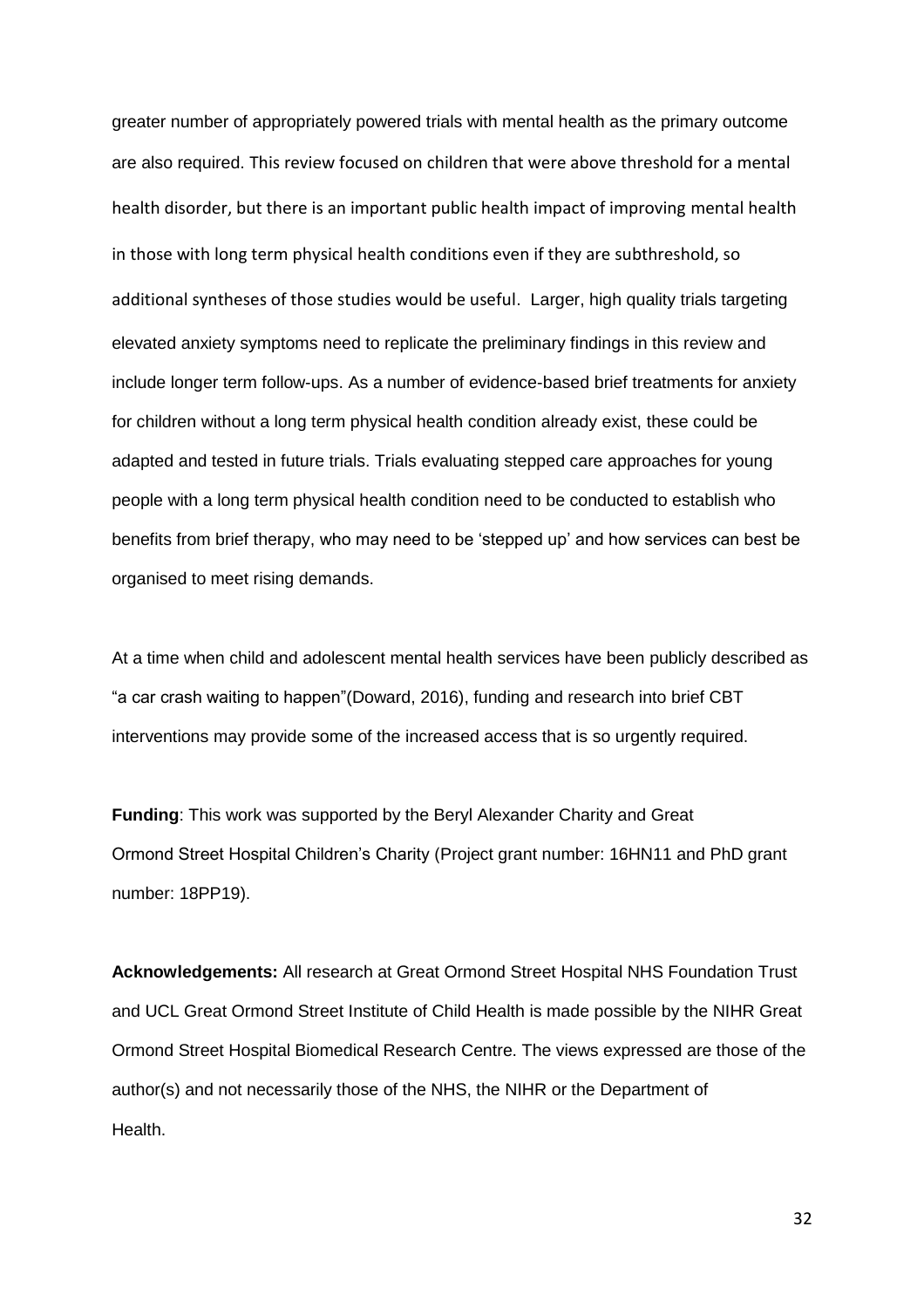**Conflicts of interest:** the authors have no competing interests to report.

## **Tables**

- *1. Characteristics of included studies*
- *2. Summary of mental health outcome measures of included studies*
- *3. Summary of physical health and other outcomes of included studies*
- *4. Summary of Findings table*

## **Figures**

- *1. PRISMA flow diagram of included studies in the review*
- *2. Risk of bias summary: review authors' judgements about each risk of bias item for each included study*
- *3. Risk of bias graph: review authors' judgements about each risk of bias item presented as percentages across all included studies*
- *4. Forest plot of comparison: CBT vs any comparator, outcome: anxiety postintervention*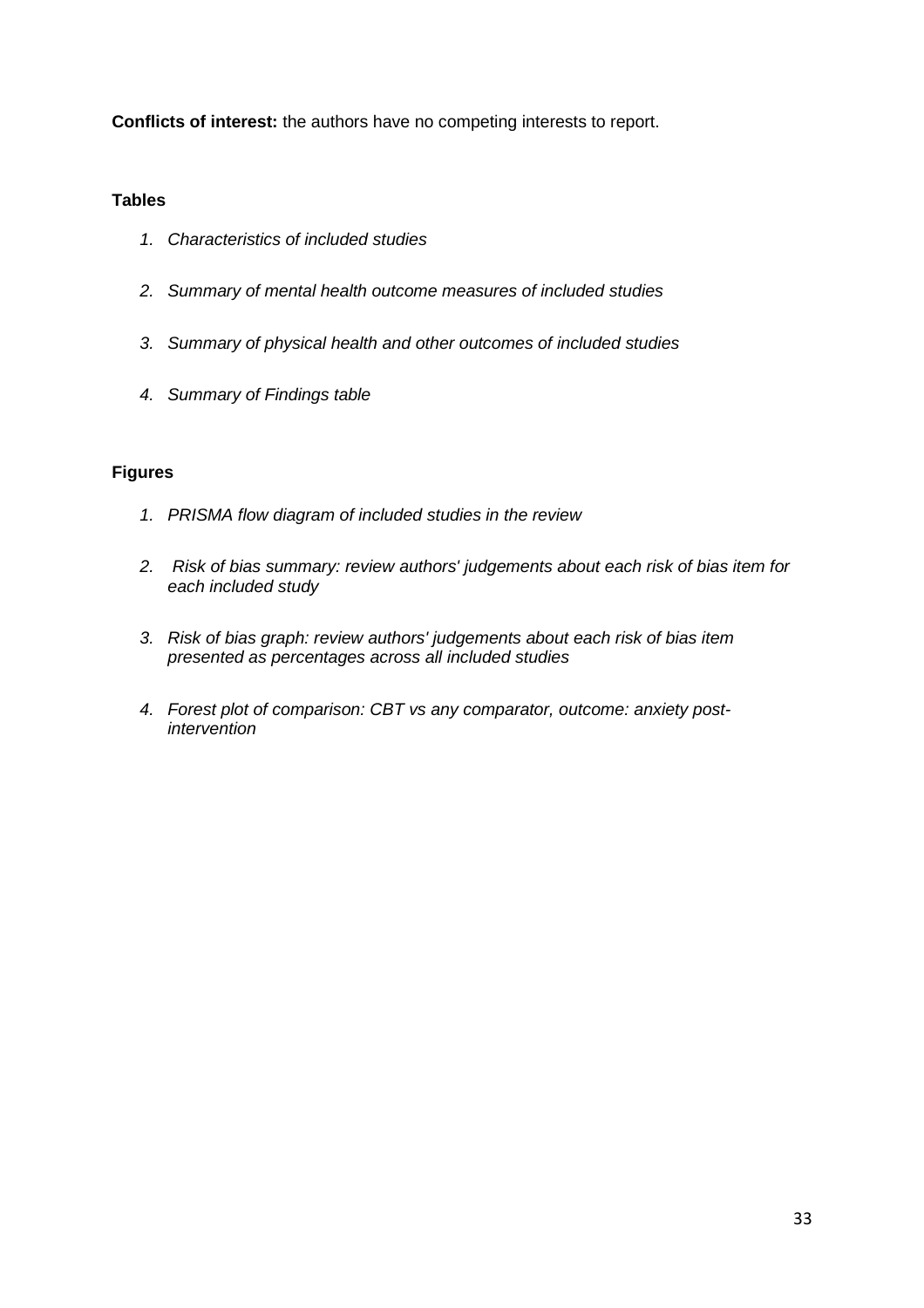## **References**

- Almane, D. N., Jones, J. E., McMillan, T., Stafstrom, C. E., Hsu, D. A., Seidenberg, M., ... Oyegbile, T. O. (2019). The Timing, Nature, and Range of Neurobehavioral Comorbidities in Juvenile Myoclonic Epilepsy. *Pediatr Neurol*. doi:10.1016/j.pediatrneurol.2019.03.011
- Bennett. (2017). *Mental Health of Children and Young People with Neurological Conditions.*
- Bennett, Cuijpers, P., Ebert, D. D., McKenzie Smith, M., Coughtrey, A. E., Heyman, I., ... Shafran, R. (2019). Practitioner Review: Unguided and guided self-help interventions for common mental health disorders in children and adolescents: a systematic review and meta-analysis. *J Child Psychol Psychiatry*. doi:10.1111/jcpp.13010
- Bennett, S., Shafran, R., Coughtrey, A., Walker, S., & Heyman, I. (2015). Psychological interventions for mental health disorders in children with chronic physical illness: a systematic review. *Arch Dis Child, 100*(4), 308-316. doi:10.1136/archdischild-2014- 307474
- Birnie, K. A., Noel, M., Chambers, C. T., Uman, L. S., & Parker, J. A. (2018). Psychological interventions for needle-related procedural pain and distress in children and adolescents. *Cochrane Database Syst Rev, 10*, CD005179. doi:10.1002/14651858.CD005179.pub4
- Brooks, F., Magnusson, J., Klemera, E., Spencer, N., & Morgan, A. (2011). *Health Behaviour in School-aged Children (HBSC): World Health Organization Collaborative Cross National Study.* . Retrieved from
- Bufalini. (2009). Role of interactive music in oncological patients undergoing painful procedures.
- Cape, J., & Kendall, T. (2011). *Generalised Anxiety Disorder in adults*. Retrieved from <https://www.ncbi.nlm.nih.gov/books/NBK83456/>
- Chun, Y. H., Han, K., Park, Y. G., Yoon, J. S., Kim, H. H., Kim, J. T., & Jeong, D. C. (2015). Examining impacts of allergic diseases on psychological problems and tobacco use in Korean adolescents: the 2008-2011 Korean National Health and Nutrition Examination Survey. *PLoS One, 10*(4), e0125172. doi:10.1371/journal.pone.0125172
- Children's Commissioner. (2016). *Lightning Review: Access to Child and Adolescent Mental Health Services*. Retrieved from [https://www.childrenscommissioner.gov.uk/wp](https://www.childrenscommissioner.gov.uk/wp-content/uploads/2017/06/Childrens-Commissioners-Mental-Health-Lightning-Review.pdf)[content/uploads/2017/06/Childrens-Commissioners-Mental-Health-Lightning-](https://www.childrenscommissioner.gov.uk/wp-content/uploads/2017/06/Childrens-Commissioners-Mental-Health-Lightning-Review.pdf)[Review.pdf](https://www.childrenscommissioner.gov.uk/wp-content/uploads/2017/06/Childrens-Commissioners-Mental-Health-Lightning-Review.pdf)
- Conviser, J. H., Fisher, S. D., & McColley, S. A. (2018). Are children with chronic illnesses requiring dietary therapy at risk for disordered eating or eating disorders? A systematic review. *Int J Eat Disord, 51*(3), 187-213. doi:10.1002/eat.22831
- Cousino, M. K., & Hazen, R. A. (2013). Parenting stress among caregivers of children with chronic illness: a systematic review. *J Pediatr Psychol, 38*(8), 809-828. doi:10.1093/jpepsy/jst049
- Creswell, C., Violato, M., Fairbanks, H., White, E., Parkinson, M., Abitabile, G., . . . Cooper, P. J. (2017). Clinical outcomes and cost-effectiveness of brief guided parent-delivered cognitive behavioural therapy and solution-focused brief therapy for treatment of childhood anxiety disorders: a randomised controlled trial. *The Lancet Psychiatry, 4*(7), 529-539.
- Ding, T., Hall, A., Jacobs, K., & David, J. (2008). Psychological functioning of children and adolescents with juvenile idiopathic arthritis is related to physical disability but not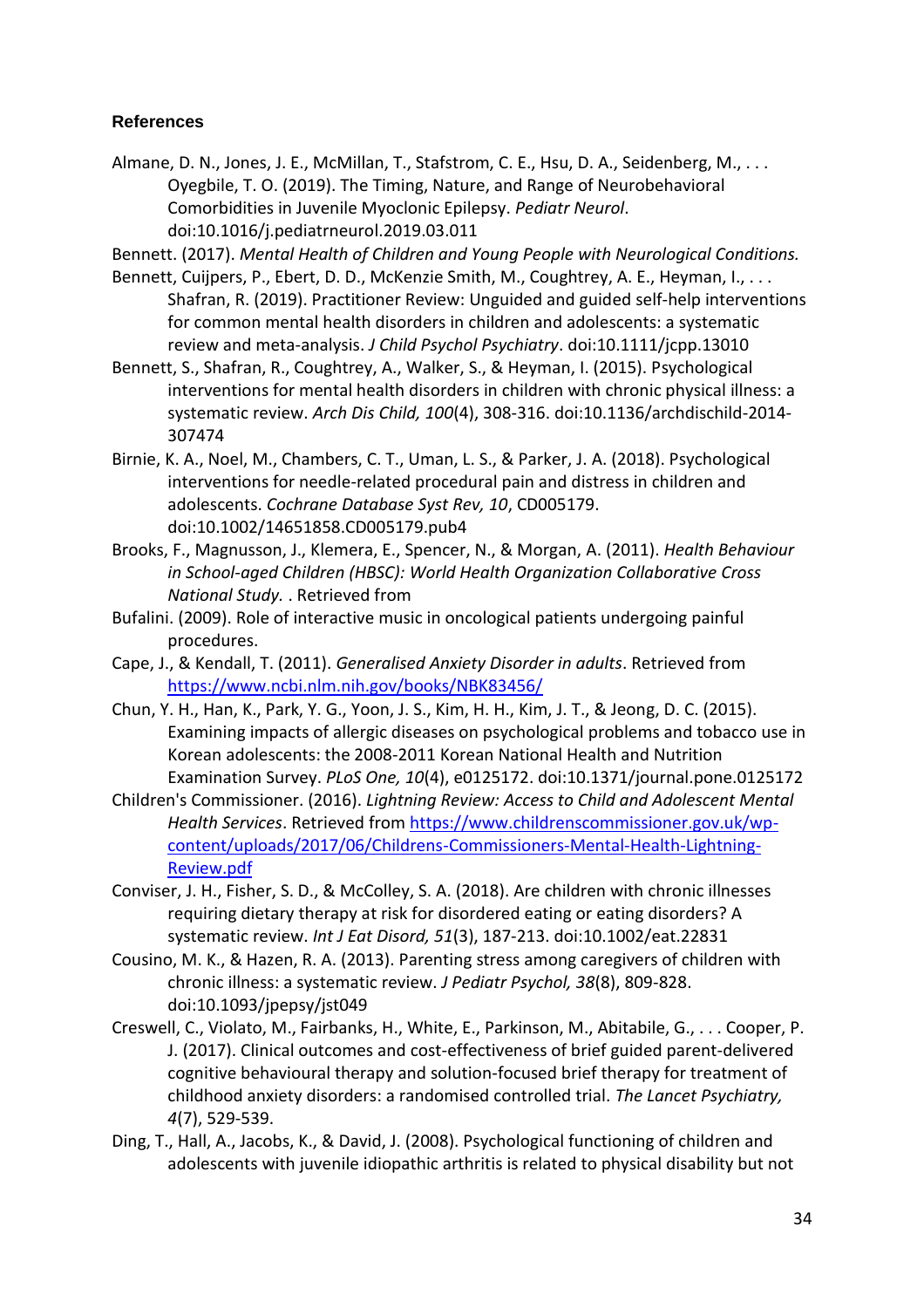to disease status. *Rheumatology (Oxford), 47*(5), 660-664. doi:10.1093/rheumatology/ken095

- Doward, J. (2016). Act on children's mental ill health or risk national crisis, warns expert. *The Guardian*. Retrieved from [https://www.theguardian.com/society/2016/oct/01/fund](https://www.theguardian.com/society/2016/oct/01/fund-nhs-child-mental-health-services-to-avoid-crisis)[nhs-child-mental-health-services-to-avoid-crisis](https://www.theguardian.com/society/2016/oct/01/fund-nhs-child-mental-health-services-to-avoid-crisis)
- Edbrooke-Childs, J., Calderon, A., Wolpert, M., & Fonagy, P. (2015). *CYP IAPT Rapid Internal Audit*. Retrieved from [https://www.ucl.ac.uk/evidence-based-practice](https://www.ucl.ac.uk/evidence-based-practice-unit/sites/evidence-based-practice-unit/files/pub_and_resources_project_reports_rapid_internal_audit_2015.pdf)[unit/sites/evidence-based-practice](https://www.ucl.ac.uk/evidence-based-practice-unit/sites/evidence-based-practice-unit/files/pub_and_resources_project_reports_rapid_internal_audit_2015.pdf)[unit/files/pub\\_and\\_resources\\_project\\_reports\\_rapid\\_internal\\_audit\\_2015.pdf](https://www.ucl.ac.uk/evidence-based-practice-unit/sites/evidence-based-practice-unit/files/pub_and_resources_project_reports_rapid_internal_audit_2015.pdf)
- Field, T., Henteleff, T., Hernandez-Reif, M., Martinez, E., Mavunda, K., Kubn, C., & Schanberg, S. (1998). Children with asthma have improved pulmonary functions after massage therapy. *Journal of Pediatrics, 132*(5), 854-858. doi:Doi 10.1016/S0022-3476(98)70317-8
- Fisher, E., Law, E., Palermo, T. M., & Eccleston, C. (2015). Psychological therapies (remotely delivered) for the management of chronic and recurrent pain in children and adolescents. *Cochrane Database Syst. Rev.*(3), CD011118. doi:10.1002/14651858.CD011118.pub2
- Freedenberg, V. A., Hinds, P. S., & Friedmann, E. (2017). Mindfulness-Based Stress Reduction and Group Support Decrease Stress in Adolescents with Cardiac Diagnoses: A Randomized Two-Group Study. *Pediatr Cardiol, 38*(7), 1415-1425. doi:10.1007/s00246-017-1679-5
- Hains. (2000). A stress management intervention for youth with type I diabetes.
- Hickman, C., Jacobson, D., & Melnyk, B. M. (2015). Randomized controlled trial of the acceptability, feasibility, and preliminary effects of a cognitive behavioral skills building intervention in adolescents with chronic daily headaches: a pilot study. *J Pediatr Health Care, 29*(1), 5-16. doi:10.1016/j.pedhc.2014.05.001
- Higgins, J., Thomas, J., Chandler, J., Cumpston, M., Li, T., Page, M., & Welch, V. e. (2019). *Cochrane Handbook for Systematic Reviews of Interventions version 6.0*. Retrieved from [www.training.cochrane.org/handbook](file:///C:/Users/ucyldaa/AppData/Local/Microsoft/Windows/INetCache/Content.Outlook/OZTDI3PL/www.training.cochrane.org/handbook)
- Higgins, J. P. T., Altman, D. G., Gotzsche, P. C., Juni, P., Moher, D., Oxman, A. D., . . . Cochrane Statistical Methods, G. (2011). The Cochrane Collaboration's tool for assessing risk of bias in randomised trials. *BMJ, 343*(oct18 2), d5928-d5928. doi:10.1136/bmj.d5928
- Jastrowski Mano, K. E., Salamon, K. S., Hainsworth, K. R., Anderson Khan, K. J., Ladwig, R. J., Davies, W. H., & Weisman, S. J. (2013). A randomized, controlled pilot study of mindfulness-based stress reduction for pediatric chronic pain. *Altern Ther Health Med, 19*(6), 8-14. Retrieved from<https://www.ncbi.nlm.nih.gov/pubmed/24254033>
- Johnson, E. K., Jones, J. E., Seidenberg, M., & Hermann, B. P. (2004). The relative impact of anxiety, depression, and clinical seizure features on health-related quality of life in epilepsy. *Epilepsia, 45*(5), 544-550. doi:10.1111/j.0013-9580.2004.47003.x
- Kellett, S., Webb, K., Wilkinson, N., Bliss, P., Ayers, T., & Hardy, G. (2016). Developing Services for Patients with Depression or Anxiety in the Context of Long-term Physical Health Conditions and Medically Unexplained Symptoms: Evaluation of an IAPT Pathfinder Site. *Behav Cogn Psychother, 44*(5), 553-567. doi:10.1017/S1352465816000114
- Khanna, A. D., Duca, L. M., Kay, J. D., Shore, J., Kelly, S. L., & Crume, T. (2019). Prevalence of Mental Illness in Adolescents and Adults With Congenital Heart Disease from the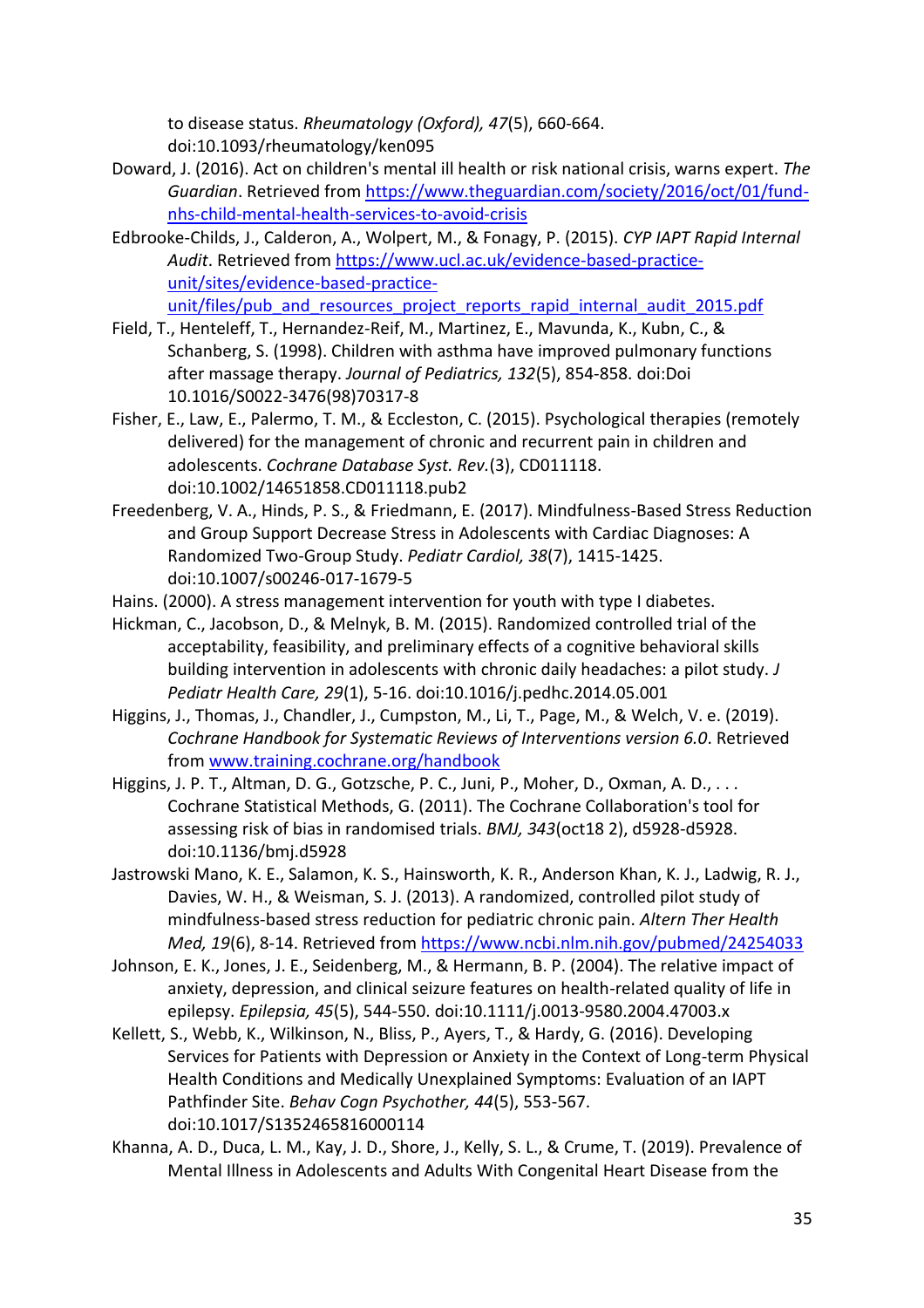Colorado Congenital Heart Defect Surveillance System. *Am J Cardiol, 124*(4), 618- 626. doi:10.1016/j.amjcard.2019.05.023

- Liossi, C., & Hatira, P. (1999). Clinical hypnosis versus cognitive behavioral training for pain management with pediatric cancer patients undergoing bone marrow aspirations. *Int J Clin Exp Hypn, 47*(2), 104-116. doi:10.1080/00207149908410025
- Moher, D., Liberati, A., Tetzlaff, J., Altman, D. G., & Group, P. (2009). Preferred reporting items for systematic reviews and meta-analyses: the PRISMA statement. *BMJ, 339*, b2535. doi:10.1136/bmj.b2535
- Moore, Nunns, M., Shaw, L., Rogers, M., Walker, E., Ford, T., . . . Thompson Coon, J. (2019). Interventions to improve the mental health of children and young people with longterm physical conditions: linked evidence syntheses. *Health Technol Assess, 23*(22), 1-164. doi:10.3310/hta23220
- NICE. (2013a). Antisocial behaviour and conduct disorders in children and young people: recognition and management. In: National Institute of Clinical Excellence.
- NICE. (2013b). Social anxiety disorder: recognition, assessment and treatment. In.
- NICE. (2015). Challenging behaviour and learning disabilities: prevention and interventions for people with learning disabilities whose behaviour challenges. In.
- NICE. (2019). Depression in children and young people: identification and management. In.
- O'Neill, L. P., & Murray, L. E. (2016). Anxiety and depression symptomatology in adult siblings of individuals with different developmental disability diagnoses. *Res Dev Disabil, 51-52*, 116-125. doi:10.1016/j.ridd.2015.12.017
- Olusunmade, M., Qadir, T., Akyar, S., Farid, A., & Aggarwal, R. (2019). Incremental hospital utilization and mortality associated with co-morbid depression in pediatric hospitalizations. *J Affect Disord, 251*, 270-273. doi:10.1016/j.jad.2019.03.073
- Owens, P. L., Hoagwood, K., Horwitz, S. M., Leaf, P. J., Poduska, J. M., Kellam, S. G., & Ialongo, N. S. (2002). Barriers to children's mental health services. *J Am Acad Child Adolesc Psychiatry, 41*(6), 731-738. doi:10.1097/00004583-200206000-00013
- Pinquart, M. (2018). Posttraumatic Stress Symptoms and Disorders in Children and Adolescents with Chronic Physical Illnesses: a Meta-Analysis. *Journal of Child & Adolescent Trauma, 13*(1), 1-10. doi:10.1007/s40653-018-0222-z
- Pinquart, M., & Shen, Y. (2011a). Anxiety in children and adolescents with chronic physical illnesses: a meta-analysis. *Acta Paediatr, 100*(8), 1069-1076. doi:10.1111/j.1651- 2227.2011.02223.x
- Pinquart, M., & Shen, Y. (2011b). Behavior problems in children and adolescents with chronic physical illness: a meta-analysis. *J Pediatr Psychol, 36*(9), 1003-1016. doi:10.1093/jpepsy/jsr042
- Pinquart, M., & Shen, Y. (2011c). Depressive symptoms in children and adolescents with chronic physical illness: an updated meta-analysis. *J Pediatr Psychol, 36*(4), 375-384. doi:10.1093/jpepsy/jsq104
- Quilter, M. C., Hiraki, L. T., & Korczak, D. J. (2019). Depressive and anxiety symptom prevalence in childhood-onset systemic lupus erythematosus: A systematic review. *Lupus, 28*(7), 878-887. doi:10.1177/0961203319853621
- Rodgers, M., Asaria, M., Walker, S., McMillan, D., Lucock, M., Harden, M., . . . Eastwood, A. (2012). The clinical effectiveness and cost-effectiveness of low-intensity psychological interventions for the secondary prevention of relapse after depression: a systematic review. *Health Technology Assessment, 16*(28), 1-+. doi:10.3310/hta16280